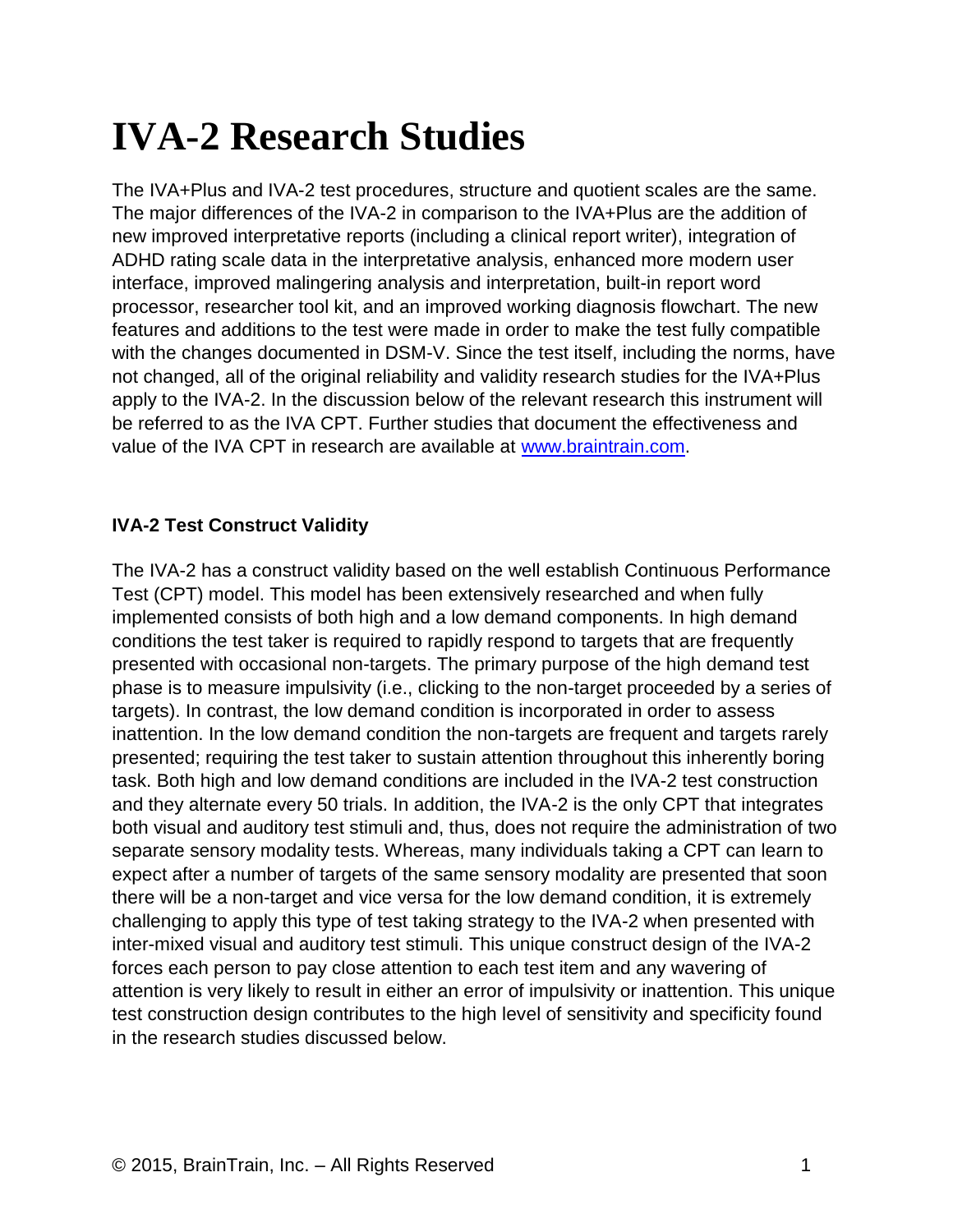#### Neuropsychological, QEEG and fMRI IVA CPT Validation with Adults

There are three significant studies that have been published that support the diagnostic validity of the IVA CPT based on published neuropsychological, QEEG and fMRI research studies. First, a study by Tinius (2003) found that adults with both mTBI and ADHD scored significantly lower on the global measures of attention and response accuracy than a control group without any identified impairments. These individuals showed specific impairments of reaction time, inattention, impulsivity, and variable in their response times to test targets. The author concluded that the IVA CPT was found to validly measure both attentional and response control impairments, because it did significantly differentiate two clinical adult groups with known cognitive deficits based on a comprehensive neuropsychological evaluation from a non-clinical "normal" population.

The second study by White et al., (2005) showed that the IVA CPT is significantly correlated with QEEG measures that are known to be diagnostic indicators of ADHD. This indicator is called the Theta/Beta ratio and it is an identifier used in an FDA approved EEG test for ADHD. The IVA CPT's Full Scale Attention quotient was correlated .78 (p<.007) with the Theta/Beta ratio of individuals diagnosed as having ADHD based on a comprehensive psychological evaluation. In addition, this study did not find that the Pace Serial Addition Test and the Wisconsin Card Sort tests significantly differentiated ADHD and control groups. The findings of this study provided QEEG validation of the IVA CPT and to date no other CPT has been validated using this diagnostic methodology.

The third study provided fMRI validation of the IVA CPT (Ghaziri et al., 2013). This study found significant positive correlations of fMRI measurements of white matter, ranging from .66 to .68, in brain regions associated with sustained attention and the IVA CPT measure of visual attention. In addition, individuals receiving neurofeedback significantly enhanced their IVA CPT global Full Scale attention in comparison to a sham neurofeedback control group (p<.005).

In conclusion, the IVA CPT has been independently validated for adults with neuropsychological assessments, QEEG measurements of impaired attention, and fMRI brain regions involved in the ability to develop sustained attention. These studies provide strong evidence of the clinical sensitivity and validity of the IVA CPT for measuring attentional functioning, because of its significant correlation with the underlying psychophysiological inter-neuronal connections in the brain's network involving attention and response control abilities.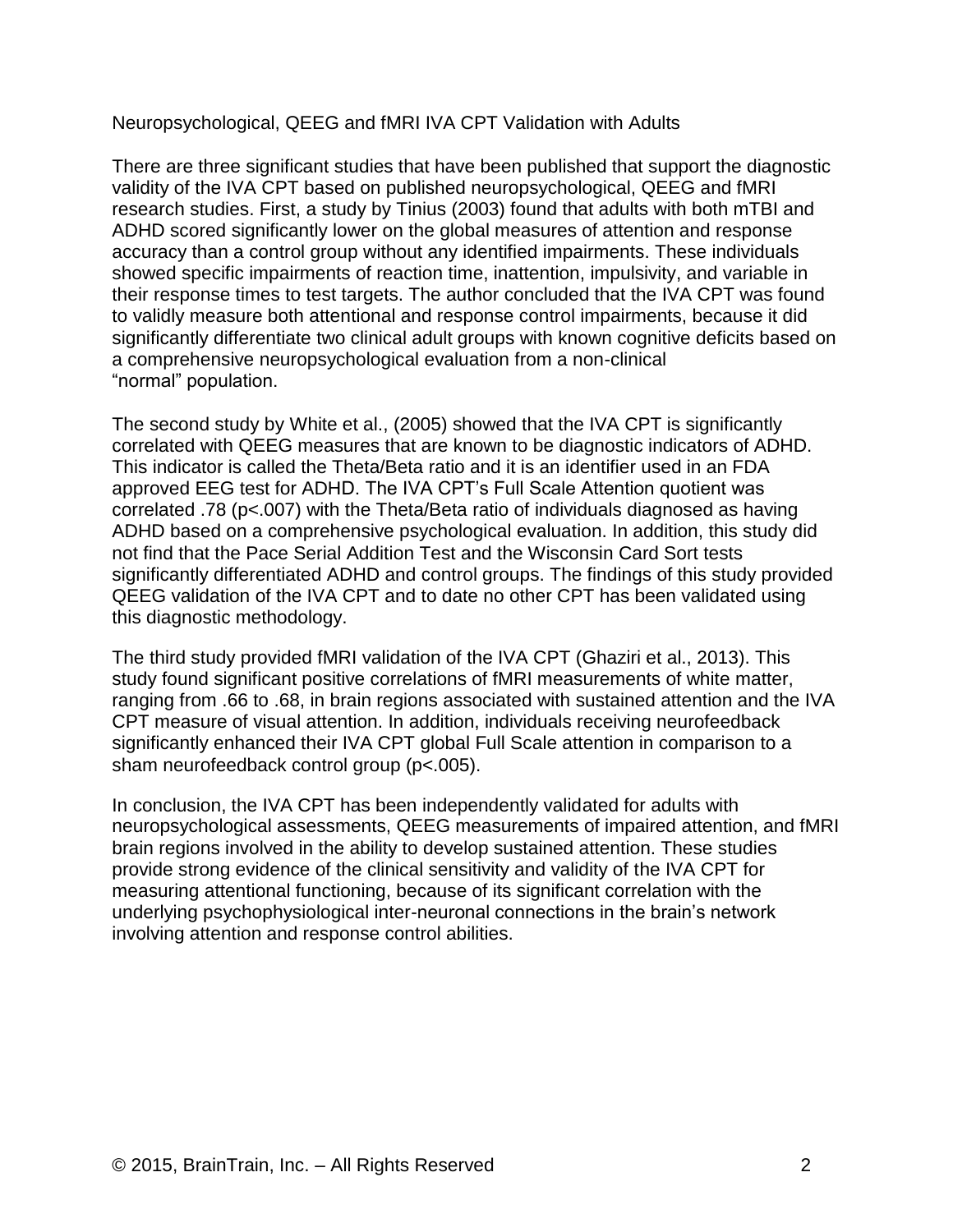# Diagnostic and Concurrent IVA CPT Validity Study with Children

The clinical usefulness and diagnostic validity of computerized visual continuous performance tests (CPT) in the assessment and diagnosis of Attention Deficit-Hyperactivity Disorder (ADHD) has been called into question in presentations by two leading researchers (Goldman, 1994 and Halperin, 1994). Both of these researchers had concluded that the diagnostic validity of current visual computerized CPTs was not sensitive or specific to the degree that this type of test should normally be included in a multi-method assessment battery for ADHD. Barkley (1990) advanced his view that the potential for the computerized CPT was great, because this part of a comprehensive assessment was not tainted by the personal opinion biases that can occur in subjective rating scales. The problem in using a CPT arises in being able to accurately interpreting its findings at the individual level. Barkley (1994a) in a reanalysis of earlier published data reported that a visual CPT correctly classified over 90% of the children with an abnormal score, but had false negative rates of 37% or higher. In other words, a visual CPT failed to identify about 2 of 5 children previously diagnosed using other assessment techniques as ADHD.

To date, most computerized CPTs are visual, leaving out the assessment of possible auditory impulsivity and inattention problems associated with ADHD. There has been an assumption that there are no significant differences between auditory and visual CPTs, but research by Taylor (1994) found that "normal" college students were significantly more impulsive on auditory as compared to visual CPT tasks. The concurrent and diagnostic validity of the IVA CPT, which includes both auditory and visual measures of impulsivity and inattention, was explored in this study (Fine, Goldman, & Sandford, 1995). The purpose of this research was to determine whether a diagnostic classification based on the IVA CPT test results was sufficiently accurate that it would be clinically valid to use routinely for individual assessments.

The first group was 26 children (22 boys and 4 girls) between the ages of 7 to 12 years old who were diagnosed by a physician or psychologist as having ADHD. The second group was comprised of 31 children (17 boys and 14 girls) who were 7 to 12 years old, except for one 15 year old. This second group was selected as a "normal" comparison group based on the parental report that these individuals were not identified to have any neurological, learning, emotional, or ADHD related problems. All subjects were volunteers.

The test instruments used included the IVA CPT, the Gordon CPT, the TOVA CPT, the CPRS-39 ADHD rating scale and the Children's Attention Scale (CAS). A standardized procedure was utilized in administering the CPTs, as described in their respective manuals. The CPTs were given in a counterbalanced order to control for fatigue effects. The rating scales were completed by one parent.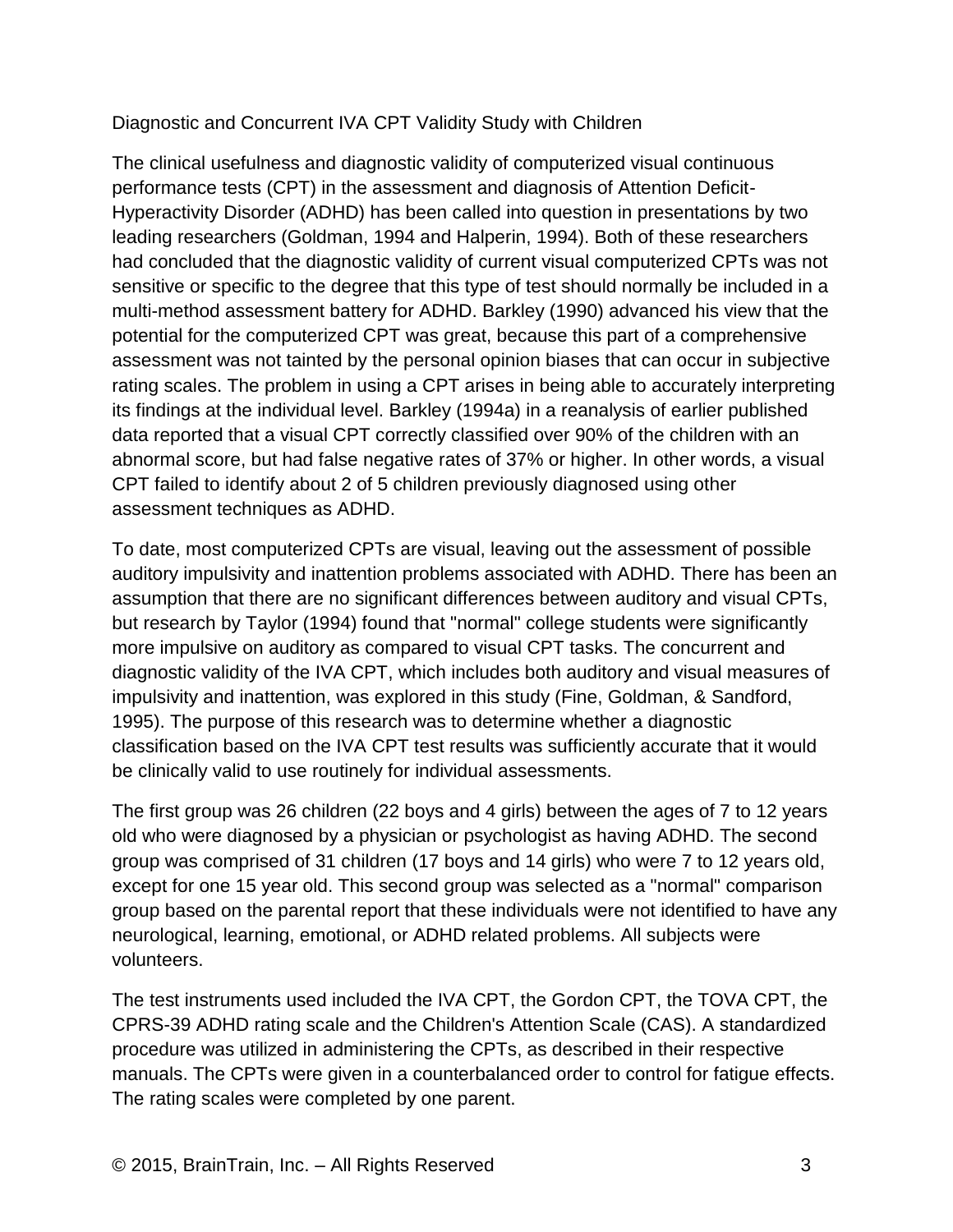Diagnostic discriminative validity was evaluated by comparing the accuracy of the IVA CPT based classification using cut-off scores in its Interpretive Flowchart to diagnoses made by a physician or psychologist who had independently evaluated the child previously. IVA CPT's overall accuracy was found to be significant (p<.0001).

|                                   | <b>Clinical Dx</b><br>Of ADHD | <b>Parent Rating</b><br>Of Non-ADHD |
|-----------------------------------|-------------------------------|-------------------------------------|
| <b>IVA CPT Indicates ADHD</b>     | 24                            | 3                                   |
| <b>IVA CPT Indicates Non-ADHD</b> | 2                             | 28                                  |
| <b>Total</b>                      | 26                            | 31                                  |

**Table 1a. IVA CPT Classification of ADHD and non-ADHD groups**

# **Table 1b. Clinical Accuracy of the IVA CPT Test for ADHD**

|                                  | <b>Clinical Accuracy</b> |
|----------------------------------|--------------------------|
| <b>Sensitivity</b>               | 92%                      |
| <b>Specificity</b>               | 90%                      |
| <b>Positive Predictive Power</b> | 89%                      |
| <b>Negative Predictive Power</b> | 93%                      |

The Sensitivity (proportion of ADHD children who are found positive on the measure) of IVA CPT was 92%. The Specificity (proportion of non-ADHD children who received a negative finding on the measure) of IVA CPT was 90%. The Positive Predictive Power (the proportion of test positives that have ADHD) of IVA CPT was 89% and the Negative Predictive Power (the proportion of test negatives that do not have ADHD) was 93%.

Concurrent validity was examined by comparing the children identified by IVA CPT likely to be ADHD in relationship to those ADHD children which were identified as positive by the other diagnostic instruments.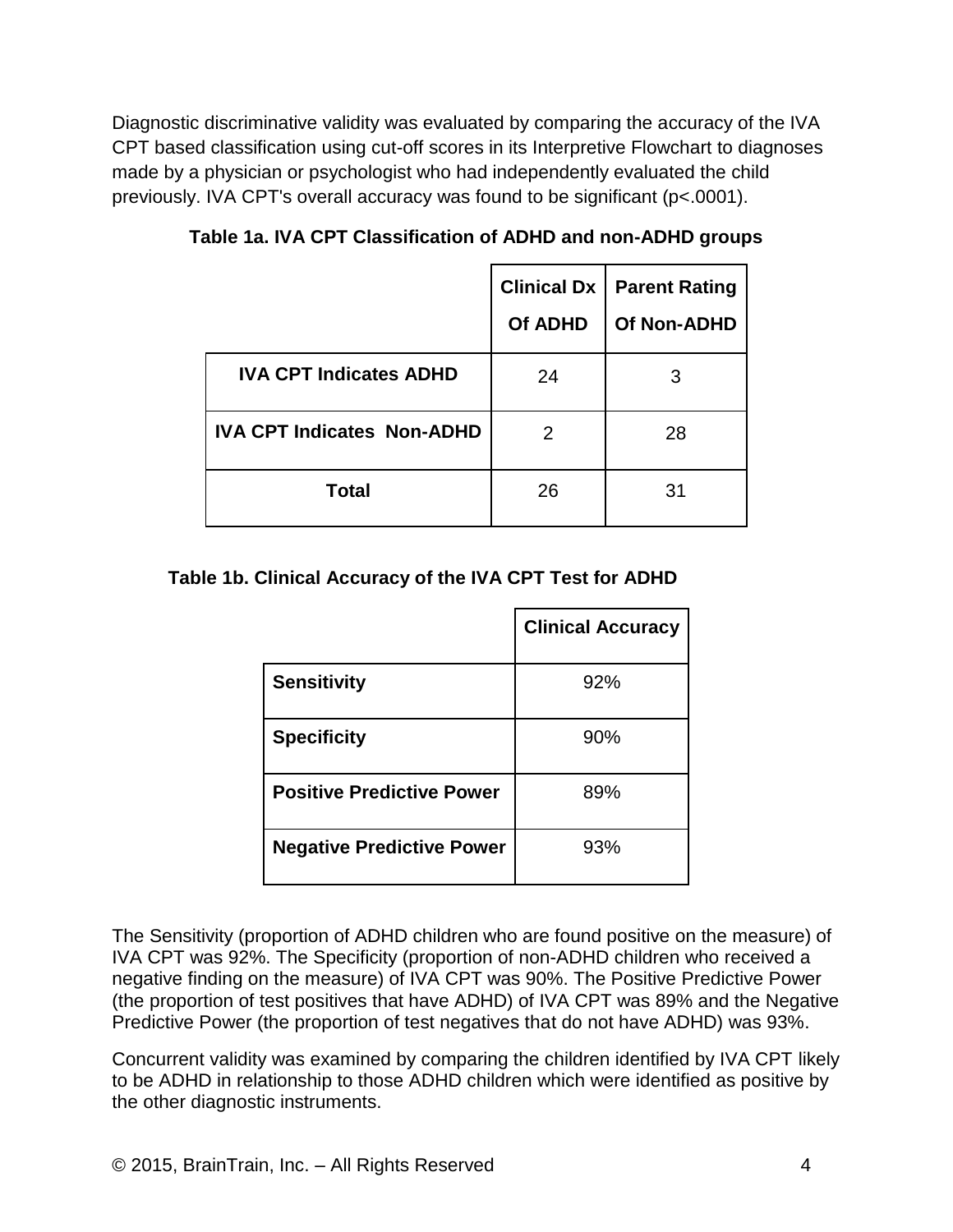# **Table 2. Percent of Agreement of IVA CPT's Classification of ADHD with the Dx of ADHD made using other test instruments**

|                 | <b>TOVA+</b> | GORDON+ | <b>CPRS-39+</b> | $CAS+$ |
|-----------------|--------------|---------|-----------------|--------|
| <b>IVA CPT+</b> | 90.0%        | 100.0%  | 91.7%           | 100.0% |

The comparative accuracy of these various clinical instruments was assessed by examining their false negative rates. The criterion reference for this comparison of clinical accuracy was the pre-study clinical diagnosis.

# **Table 3. Percent of False Negatives by Test Instruments when compared to the Dx of ADHD made by Clinicians**

|                                 | <b>IVA CPT</b> | <b>TOVA</b> | <b>GORDON</b> | <b>CPRS-39</b> | <b>CAS</b> |
|---------------------------------|----------------|-------------|---------------|----------------|------------|
| <b>False</b><br><b>Negative</b> | 7.7%           | 12.5%       | 36.0%         | 45.5%          | 59.1%      |

These results demonstrate that the IVA CPT has sufficient sensitivity (92%) and positive predictive power (89%) to be clinically useful in the diagnosis of ADHD in children on an individual basis. In the case of normal children populations, IVA CPT has an acceptable rate of false positives (less than 10%). IVA CPT had the lowest rate of false negatives among these test instruments, which previous research had shown was a major weakness of visual only CPTs. IVA CPT was also found to have excellent concurrent validity for both CPTs and parental ADHD rating scales. This validity research supports the conclusion that IVA CPT is an accurate psychological test which can provide important objective data as part of a comprehensive evaluation of ADHD with children.

The differential diagnostic accuracy of IVA CPT for other types of psychological problems has not been fully explored. However, clinicians have numerous psychological tests which can be used to rule out alternative diagnoses that may show as positive on the IVA CPT or to establish the co-morbidity of these diagnoses. In conclusion, this IVA CPT validity study provides evidence that supports the value of including auditory test stimuli in addition to the visual modality as an important element in the design of CPTs.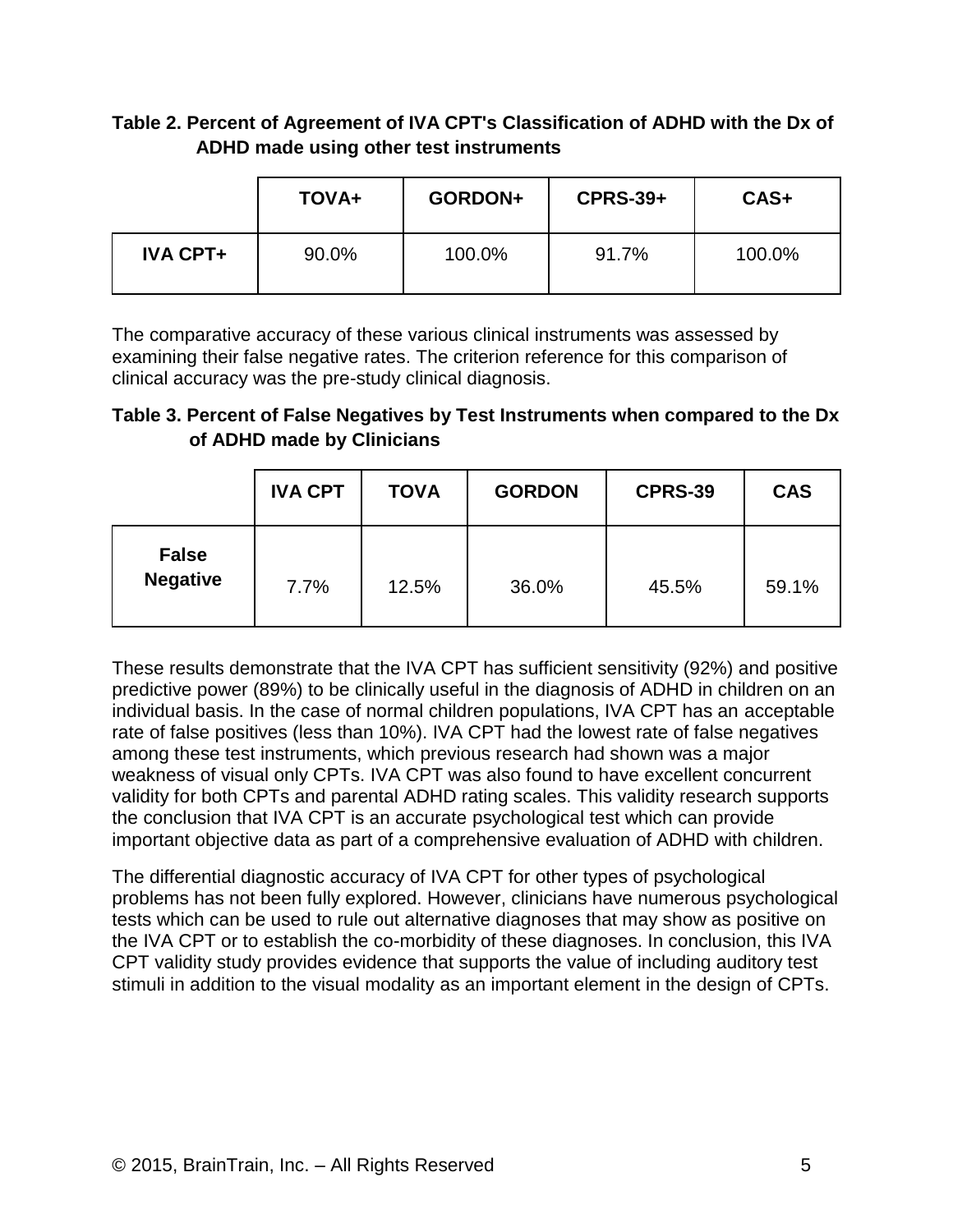# **IVA CPT and ADHD Rating Scale Clinical Validity Study**

The clinical usefulness and diagnostic validity of combining the IVA CPT and ADHD Rating scales was explored in a study of a clinical population of equal sex and matched ages over a wide age range. While the IVA CPT provides an objective measure of attention and response control in a quiet, structured environment, ADHD rating scale scores can help clinicians evaluate an individual's functioning in school, home and social/work environments. More distractions and off-task behavior can more easily occur in these settings. In addition, many individuals who are hyperactive will often show these types of ADHD symptoms when required to sit still over longer periods of time. Consequently, an evaluation of ADHD symptoms may prove clinically more accurate when the IVA CPT is used in conjunction with ADHD rating scales as part of a comprehensive evaluation for the typical types of clients seen in clinical practice.

In this study thirty clients previously diagnosed by Dr. Sandford as having a primary diagnosis of ADHD were selected. His diagnosis was based on a full evaluation including comprehensive psychological testing and ADHD rating scales. These clients had volunteered and given permission to have their clinical test data used in this study. These data records were de-identified. The patient data used in this study were selected from patients seen between the years of 2001 and 2011. Fifteen of these individuals were male, and fifteen were female. The ages ranged from 6 to 55, and the mean age was 17.1. Most of these individuals were diagnosed solely as having ADHD, but a few had a secondary diagnosis of Cognitive Disorder, Not Otherwise Specified. In these cases they were found to have significant cognitive processing problems in addition to their attentional deficits. Thirty individuals from the normative database, matched by age and sex, were randomly selected for comparison to this group. None of these individuals from the normative group were identified as having been diagnosed with ADHD, having ADHD-type symptoms, or having any other factors likely to impair their test functioning.

The ADHD classification was derived from the IVA-2 using the flowchart diagnostic algorithm and then compared to the clinical diagnosis. The clinical dagnosis was based on a full evaluation including a diagnostic intake evaluation and comprehensive psychological testing; including ADHD rating scales and a clinical interpretation of the IVA CPT. A comparison of the clinical diagnosis and the IVA CPT ADHD classification is presented below in Table 1a and 1b.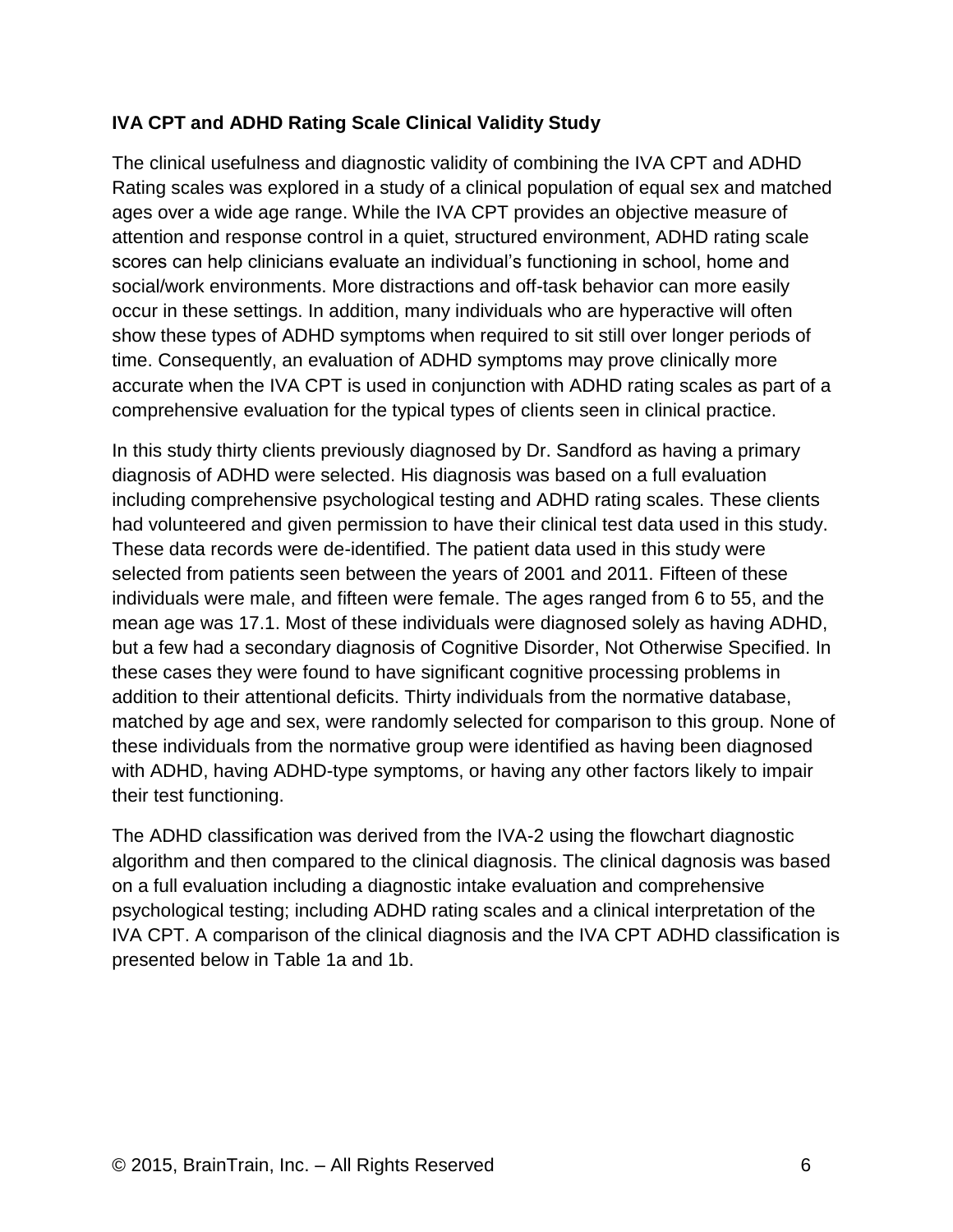# **Table 1a. Comparison of Clinical Diagnosis and IVA CPT Classification**

|                                                |                | <b>ADHD</b> | <b>No ADHD</b> | <b>Total</b> |
|------------------------------------------------|----------------|-------------|----------------|--------------|
| ation<br><b>Td2</b><br>sific<br>$\overline{M}$ | <b>ADHD</b>    | 24          | 5              | 29           |
|                                                | <b>No ADHD</b> | 6           | 25             | 31           |
| <u>las</u><br>ក                                | <b>Total</b>   | 30          | 30             | 60           |

#### **Clinical Diagnosis**

## **Table 1b. Clinical Accuracy of the IVA CPT Test for ADHD**

|                                  | <b>Diagnostic</b><br><b>Accuracy</b> |
|----------------------------------|--------------------------------------|
| <b>Sensitivity</b>               | 80%                                  |
| <b>Specificity</b>               | 83%                                  |
| <b>Positive Predictive Power</b> | 83%                                  |
| <b>Negative Predictive Power</b> | 81%                                  |

Sensitivity is defined as the probability of the test identifying a positive result given that the individual has ADHD. Specificity is the probability of the test accurately identifying individuals who do not have ADHD. Positive Predictive Power is the percentage of individuals diagnosed by the test as having ADHD who were also clinically diagnosed. Negative Predictive Power is the percentage of patients that were correctly diagnosed as not having ADHD.

The diagnostic accuracy of the IVA CPT test by itself showed that it was able to correctly identify about four out of five individuals who had been clinically diagnosed as having ADHD. The results in this second study also showed that the test misdiagnosed about one out of five individuals who did not have ADHD as having ADHD. Generally, rating scales are used by many clinicians to provide data in determining a diagnosis of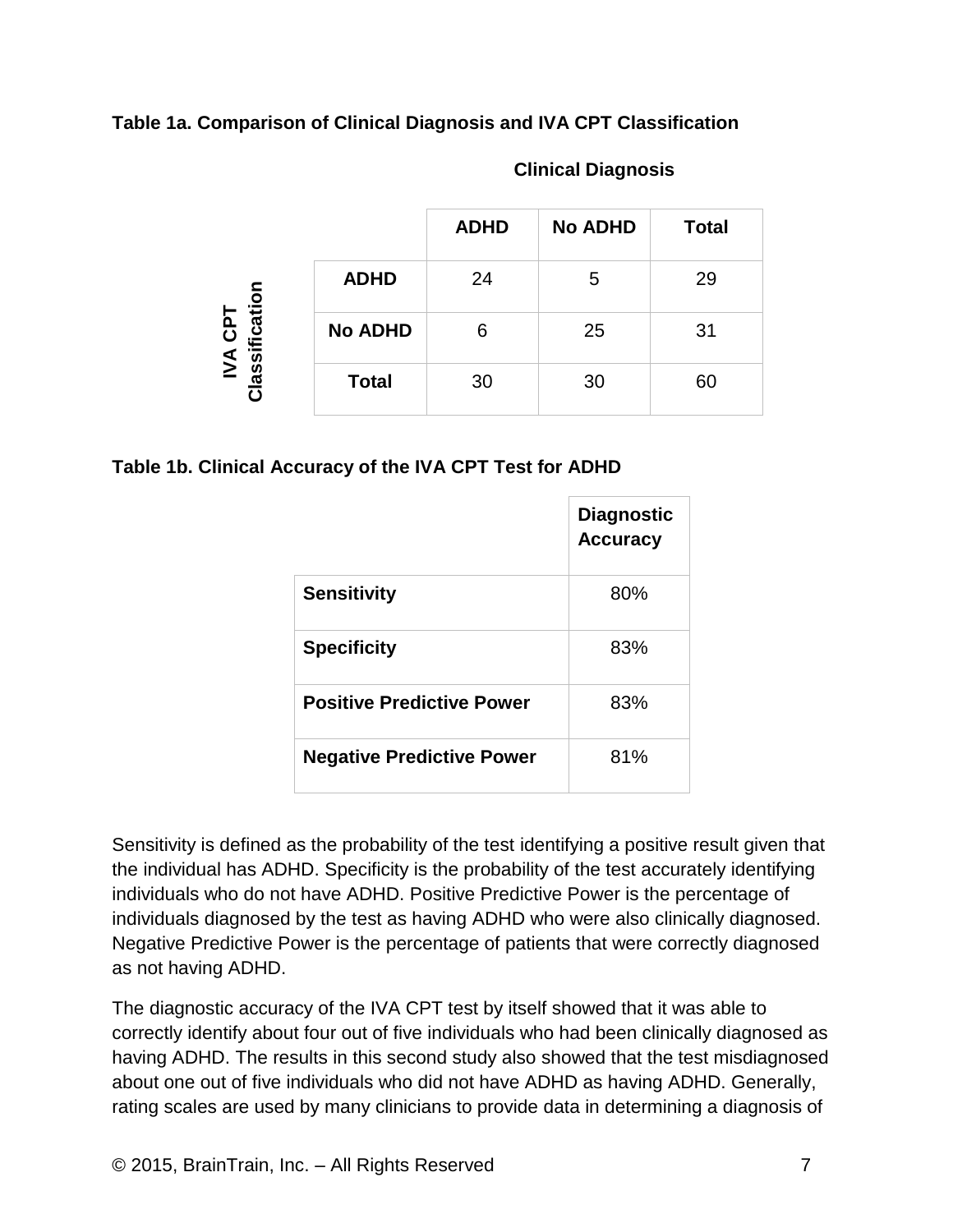ADHD. Thus, it is useful to compare the accuracy of the IVA CPT test to that of rating scales reported in the research literature in order to clinically evaluate its comparative usefulness.

In evaluating individuals who sought treatment for clinical problems, Snyder, *et al.,* (2008) found that two different types of parent and teacher ADHD rating scales widely ranged in their diagnostic accuracy compared to clinicians' diagnoses which were based on a comprehensive, in-depth evaluation. The overall accuracy of ADHD rating scales for the clinical population in Snyder's study was ranged from 47% to 58%. This study's ADHD rating scale sensitivity in accurately diagnosing individuals with ADHD ranged from 38% to 78%. His results also found that the rating scales often mislabeled individuals as having ADHD who had either no diagnosis or another type of disorder. The low rates of specificity for this study ranged from 14-61%. A number of studies were also reviewed by Snyder that compared the accuracy of differentiating non-clinical populations from individuals diagnosed with ADHD, and the overall accuracy of these nine studies was higher, ranging from 55% to 79%.

The test results supported the clinical efficacy of the IVA CPT test by itself compared to ADHD rating scales. Based on the above review of the accuracy of ADHD rating scales, the IVA CPT test sensitivity of 80% is equivalent or better than the accuracy reported in most of the ADHD rating scale studies. The specificity of the IVA CPT (83%) is actually better than the highest accuracy rate for identifying individuals who do not have ADHD when compared to the ADHD rating scale research discussed above. In general, it has been noted that rating scales often have low rates of specificity in that many individuals without ADHD are misclassified as having ADHD.

The rating scale classification was also compared to the clinical diagnosis. In this case since rating scale data was not available for the matched normative sample group, only sensitivity and negative predictive power can be reported. The sensitivity of the rating scales alone was equal to the sensitivity for the IVA CPT by itself, and the negative predictive power of the rating scales was slightly higher than that of the IVA CPT. (See Tables 2a and 2b presented below.)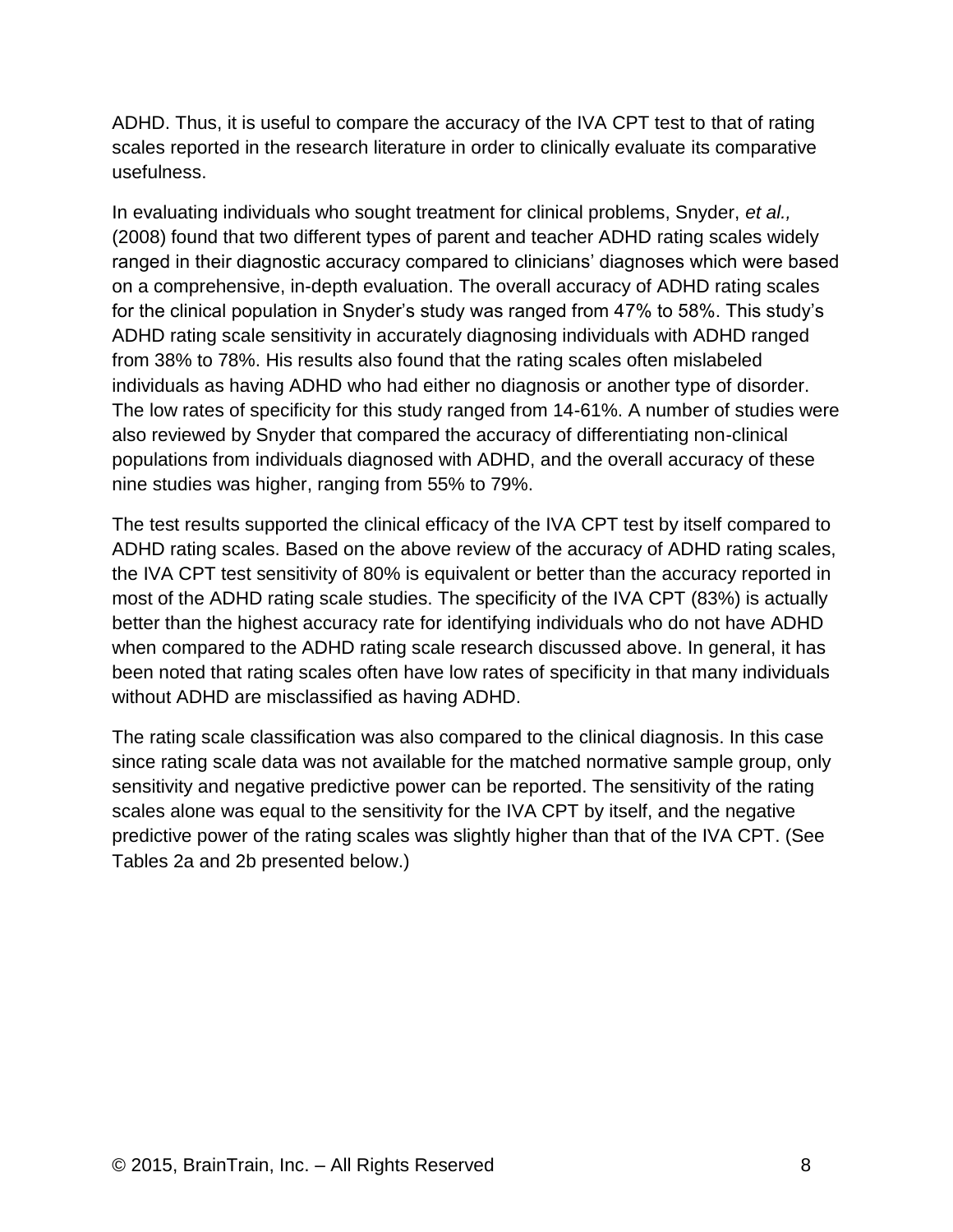#### **Table 2a. Comparison of Clinical Diagnosis and ADHD Rating Scales**

|                                    |                | <b>Clinical Diagnosis</b> |                |              |  |
|------------------------------------|----------------|---------------------------|----------------|--------------|--|
|                                    |                | <b>ADHD</b>               | <b>No ADHD</b> | <b>Total</b> |  |
|                                    | <b>ADHD</b>    | 23                        |                | 23           |  |
| sification<br>ADHD Rating<br>Scale | <b>No ADHD</b> |                           | 30             | 37           |  |
| $\frac{1}{2}$<br>$\mathbf C$       | <b>Total</b>   | 30                        | 30             | 60           |  |

#### **Table 2b. Clinical Accuracy of ADHD Rating Scales**

|                                  | <b>Classification</b><br><b>Accuracy</b> |
|----------------------------------|------------------------------------------|
| <b>Sensitivity</b>               | 77%                                      |
| <b>Negative Predictive Power</b> | 81%                                      |

In this validity study, the question was also addressed as to whether the IVA CPT test results in combination with the rating scales may further help clinicians in accurately diagnosing ADHD. Consequently, the rating scale diagnosis for each client was determined by using the symptom cut-off guidelines for hyperactive/impulsive and inattentive symptoms appropriate to the client's age (American Psychiatric Association, 2013). Parent, teacher, and self-rating scales were combined. If any one of the available scales had ADHD symptoms above the cut-off for either hyperactive/impulsive or inattention symptoms, that positive symptom rating was used in formulating a diagnosis. In other words, if the parent rating scale identified six hyperactive/impulsive symptoms and the teacher identified six inattentive symptoms then the rating scales were interpreted as supporting the diagnosis of ADHD, Combined presentation.

The IVA CPT and rating scale data were combined in diagnosing ADHD. If either of these two methods supported a diagnosis of ADHD, then that diagnosis was assigned. There was no rating scale data for the normative population, so for the normative population, only the IVA CPT results were used in determining a diagnosis of ADHD. The results of the IVA CPT and rating scale diagnoses in comparison to the clinical diagnosis are presented below in Tables 3a and 3b.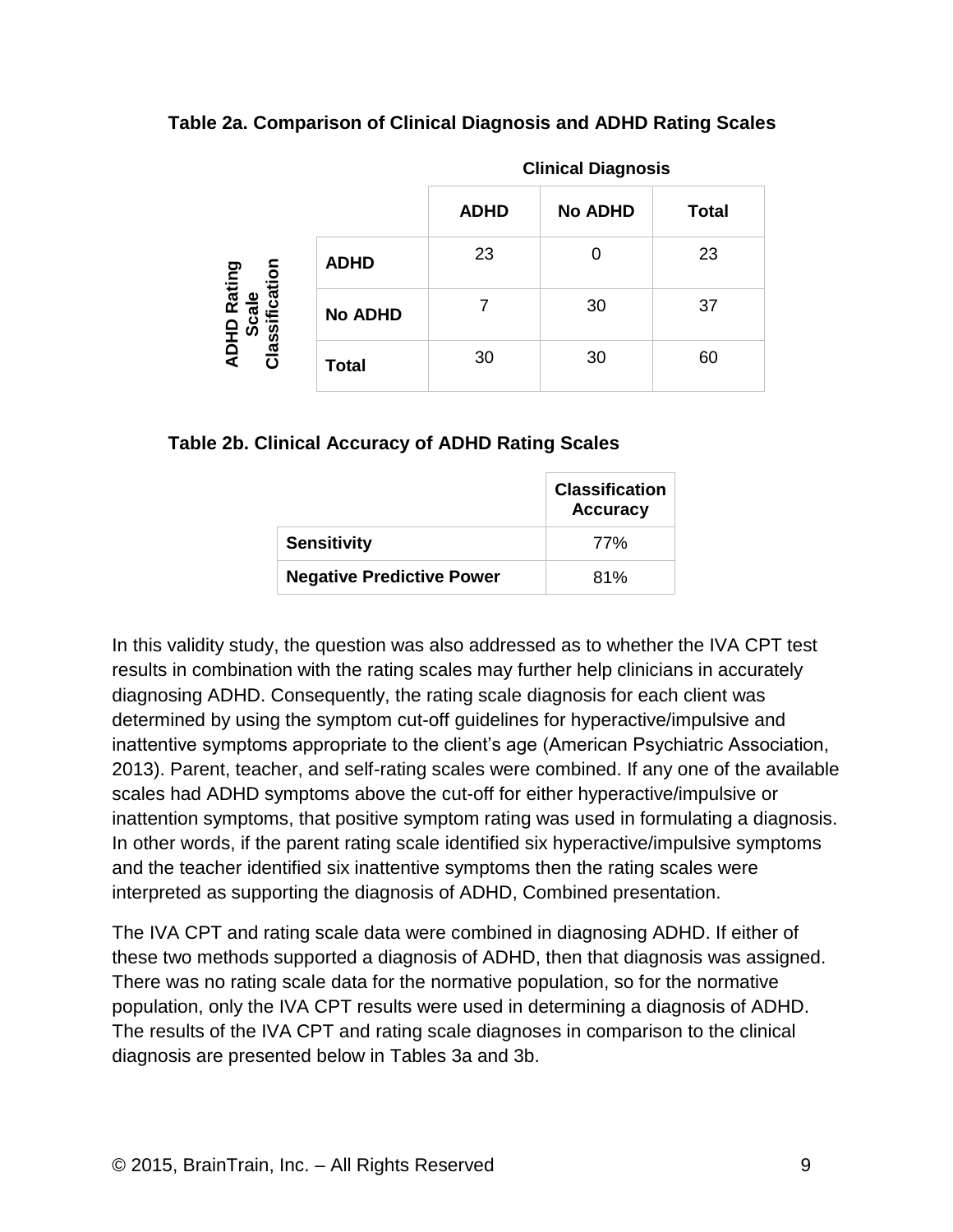# **Table 3a. ADHD Clinical Dx compared with the IVA CPT and ADHD Rating Scale Classification**

|                                                                            |                | <b>ADHD</b> | <b>No ADHD</b> | <b>Total</b> |
|----------------------------------------------------------------------------|----------------|-------------|----------------|--------------|
| ification<br>ω<br>$\bar{a}$<br>ජ<br>∟<br>൨<br>$\overline{\mathbf{o}}$<br>ත | <b>ADHD</b>    | 27          | 5              | 32           |
|                                                                            | <b>No ADHD</b> | 3           | 25             | 28           |
| $\overline{M}$<br>lassi<br>Ratii                                           | <b>Total</b>   | 30          | 30             | 60           |

#### **Clinical Diagnosis**

## **Table 3b. Clinical Accuracy of the IVA CPT Combined with ADHD Rating Scale**

|                                  | <b>Clinical</b><br><b>Accuracy</b> |
|----------------------------------|------------------------------------|
| <b>Sensitivity</b>               | 90%                                |
| <b>Specificity</b>               | 83%                                |
| <b>Positive Predictive Power</b> | 84%                                |
| <b>Negative Predictive Power</b> | 89%                                |

The combination of the IVA CPT test results and the rating scales increased the overall sensitivity by 10%. The specificity remained the same. The positive predictive power increased by 1%. The negative predictive power improved by 8%.Clinicians using the IVA CPT in combination with ADHD rating scales would be able to classify individuals with ADHD and without ADHD with an overall accuracy of 90%.

The value of including the rating scales in making a diagnosis of ADHD is likely to be due to the fact that they provide a measure of the occurrence of gross-motor hyperactivity that is not specifically identified by the IVA CPT test. In addition, the rating scales provide data relevant to the individual's functioning in both the home and school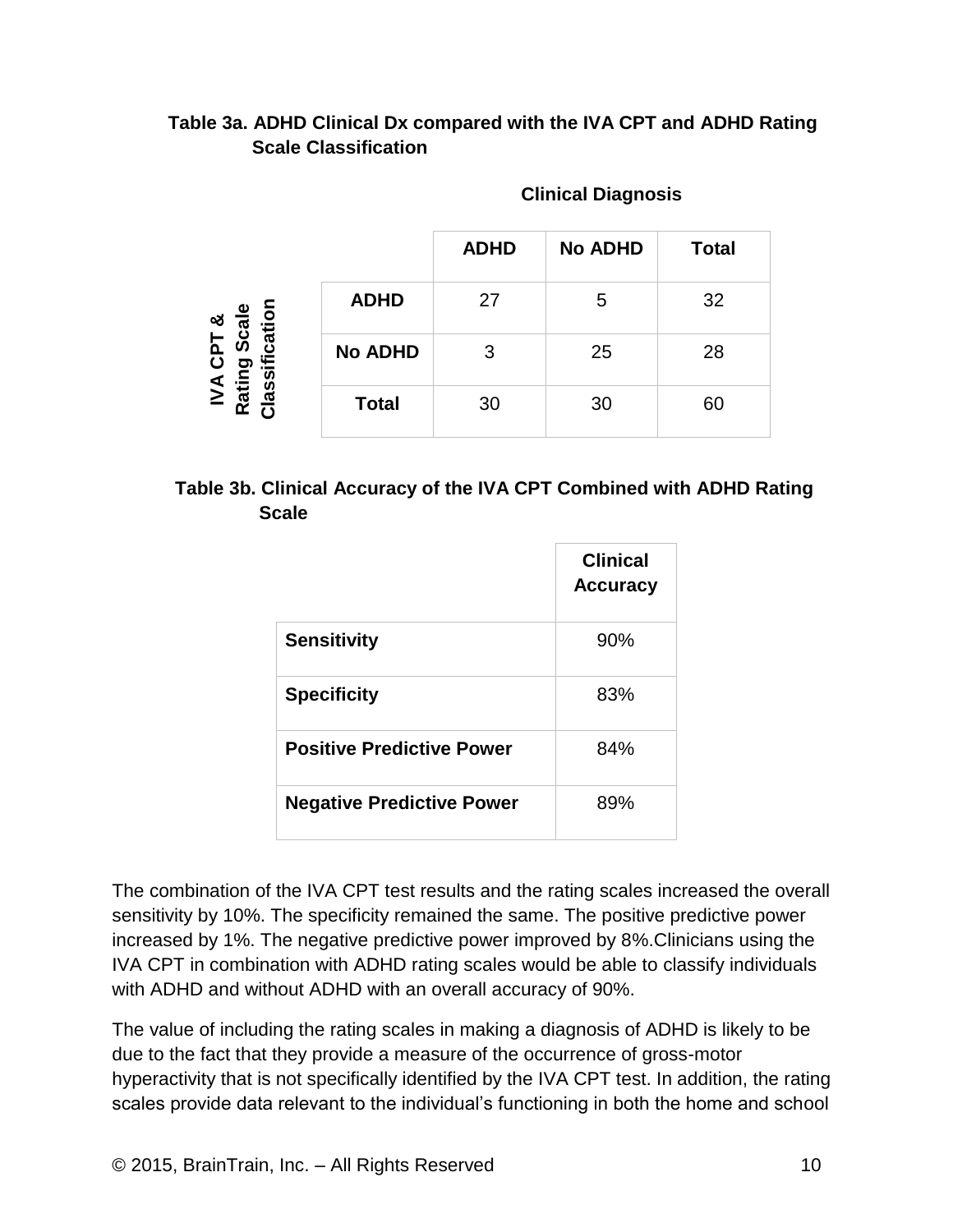environments in respect to ADHD symptoms which may not manifest under the more controlled test conditions required for administering the IVA CPT. In contrast, the test results provide the clinician with the opportunity to objectively measure clients' mental processing speed and its variability, attentional functioning, and impulsive responses that may be aspects of ADHD that are difficult for raters to accurately identify in the work and school environments. Separately, the rating scale and the IVA CPT are equivalent in respect to their accuracy in classifying ADHD, but in combination, they were found to be more accurate in this clinical population study. These findings support combining the IVA CPT test results with rating scales in helping clinicians to make more accurate diagnoses of ADHD when working with clinical populations of all ages.

This validity study differs from the first validity study discussed above in a number of ways. This first study examined the validity of the IVA CPT by itself in classifying children suspected of having ADHD. The subjects in the first study were mostly boys (85%) and the age range was 7 to 12 years old. In the second validity study subjects were selected so that number for each sex was equal and the age range was much wider (ages 6 to 55). The Sensitivity in the first study was 92% in comparison to the IVA CPT's Sensitivity with a mixed age clinical group of 80%. It is likely that this difference is due in part to what appears to be the greater sensitivity of the IVA CPT in identifying ADHD symptoms of young boys. In addition, the second study included subjects who had presented for general clinical treatment and not just for ADHD, but with ADHD-type symptoms pertaining to other diagnoses. Thus, the validity for using both the IVA CPT and ADHD rating scales with clinical populations of all ages is evident in this study by its clinical sensitivity of 90% in identifying ADHD and at the same time the ability to classify 89% of individuals who did not have ADHD.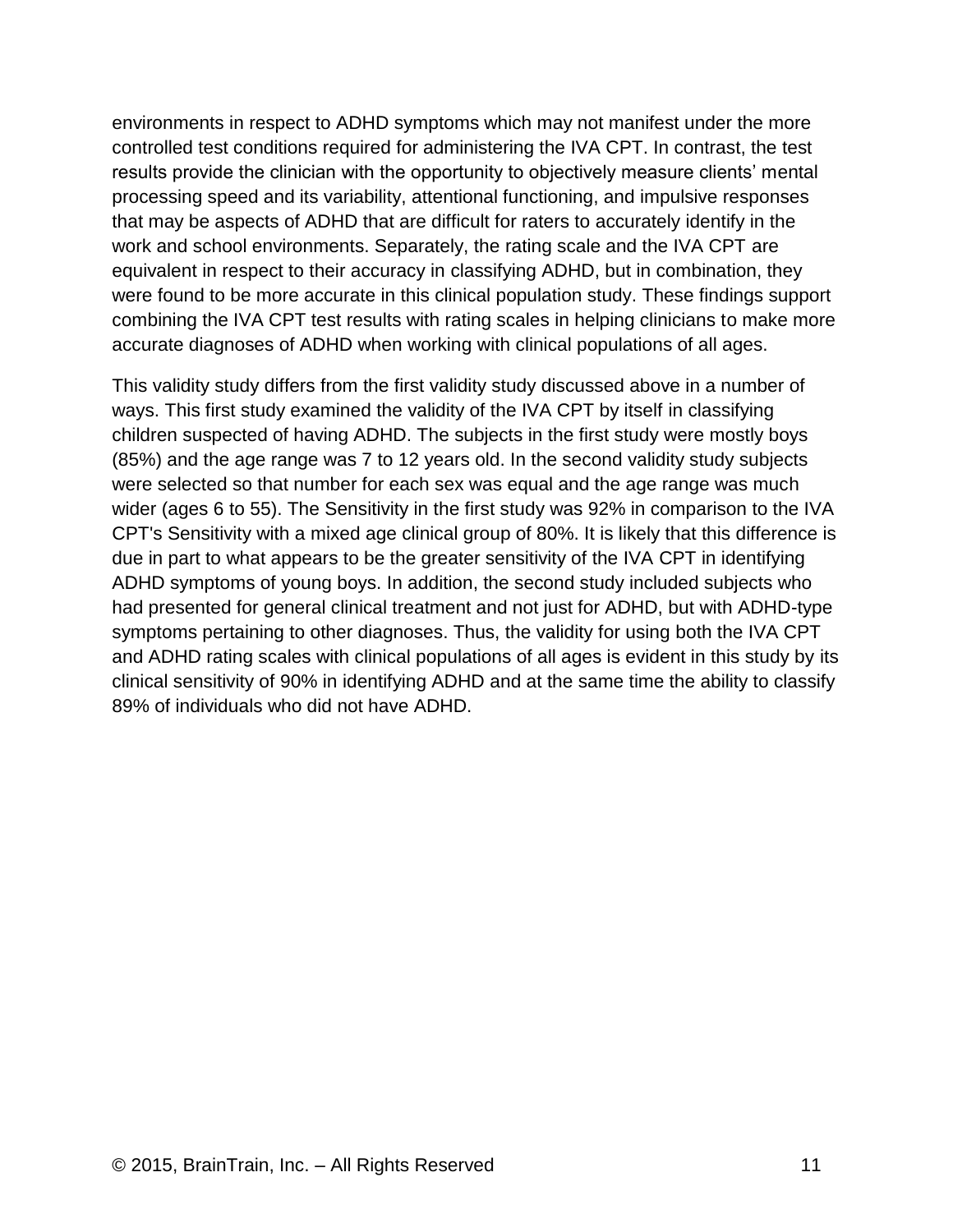#### IVA CPT Test-Retest Reliability Study

Joseph A. Sandford, Ph.D. completed a reliability study of IVA+Plus in conjunction with Philip Seckler, M.S., William Burns, Ph.D., and Doil Montgomery, Ph.D. from NOVA Southeastern University. This study was included as part of Dr. Seckler's dissertation.

Reliability refers to the consistency of test score performance for repeated testing by an individual under similar conditions. A test-retest reliability study of IVA CPT was completed by BrainTrain in conjunction with NOVA University. This type of reliability test provided an index about the stability of IVA CPT test scores over time (Anastasi, 1988) that allows therapists to be confident that the changes observed in scores reflect differences in a person's performance and are not solely due to random errors. If the IVA CPT test results are found to be consistent over time, then they can be practically used in clinical diagnostic decision making and in the evaluation of medication and/or treatment effects. The purpose of this study was to determine the test-retest reliability of the 22 raw scale scores and the derived six composite quotient scales. The composite quotient scores are based on the raw scores of selected relevant scales and statistically derived.

A total of 70 individuals without identified problems of neurological, current psychological, learning, attention or self-control problems were given the IVA CPT on two separate occasions. The age range of volunteers was 5 to 70 years old and the mean age was 21.8 years. Sixty percent of these individuals were females and 40% were males. All subjects were volunteers.

A standardized procedure was utilized in administering the IVA CPT, as described in its manual. Testing was 1 to 4 weeks apart. Most of the IVA CPT test instructions are presented visually on the monitor screen and then spoken in a clear, digitized female voice. A warm-up session for both auditory and visual targets was first given. All participants were given this opportunity to learn how to click the mouse correctly. Next, each participant completed a 32 item practice session to learn with the examiner's help (if necessary) how to respond correctly when both targets (**1**'s) and foils (**2**'s) were presented in a mixed up order. If during the practice session the test taker had problems doing the test task correctly, then the examiner could temporarily stop the practice training and explain the four simple test rules which were:

- 1. Click when you see a "**one"** 2. Click when you hear a "**one"**
	-
- 
- 3. Don't click when you see a "**two"** 4. Don't click when you hear a "**two**"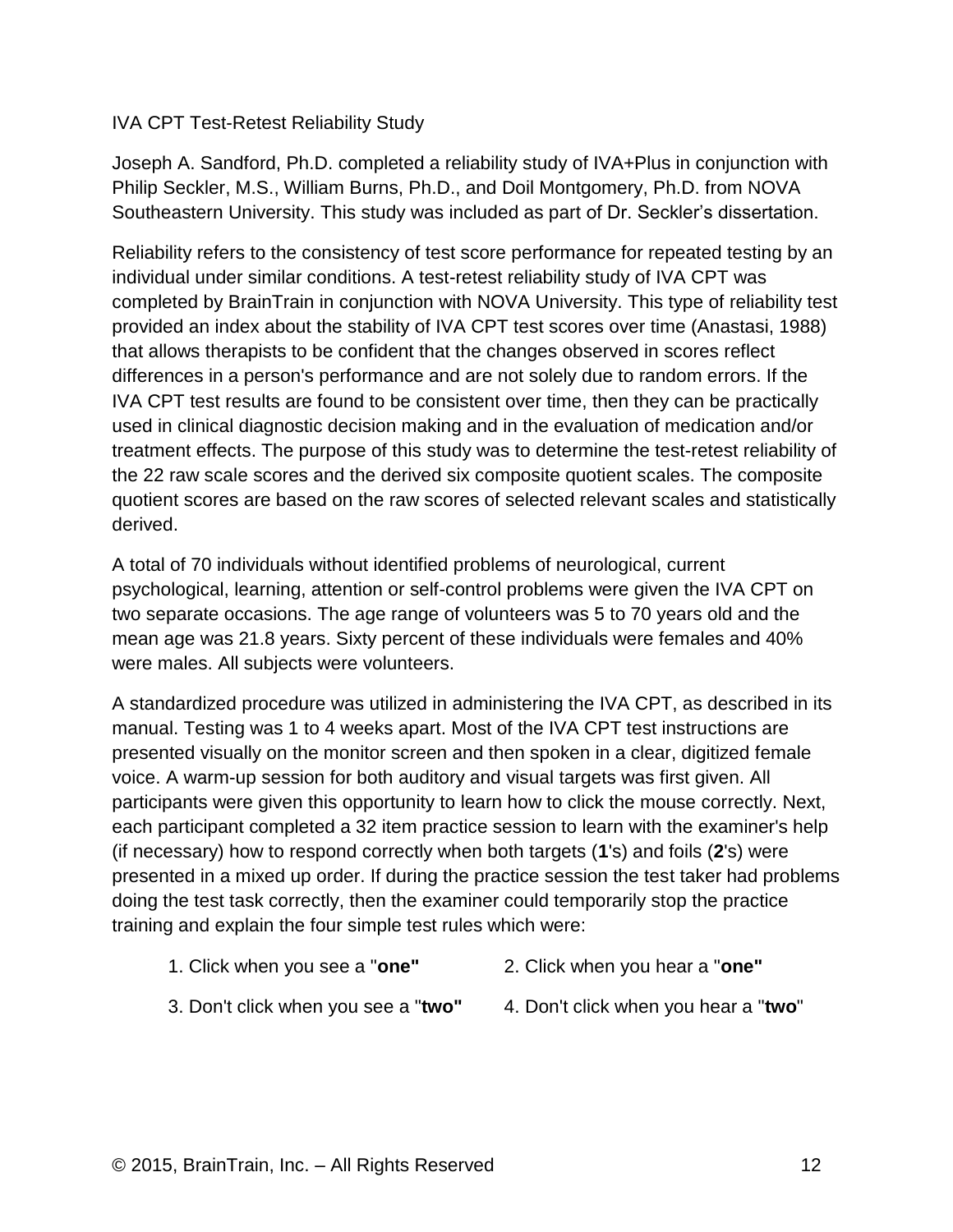Once the main part of the IVA CPT test began, no further instructions could be given, except to redirect the test taker if he or she removed his/her finger from the correct mouse button. At the end of the test a second simple reaction time test just like the warm-up section was given again. Scores were then automatically saved by the computer for later analysis.

Six tables are presented below which summarize the data of this reliability study. Statistical analysis was completed to determine whether test scores were similar for each individual for both testing sessions and whether any learning or improvement in test scores occurred.

| and Test 2 (T2) | The Means and SD of IVA CPT Composite Quotient Scores for Test 1 (T1) |                |                     |                |
|-----------------|-----------------------------------------------------------------------|----------------|---------------------|----------------|
| <b>Scale</b>    | Mean T1                                                               | <b>Std Dev</b> | Mean T <sub>2</sub> | <b>Std Dev</b> |
| <b>FRCQ</b>     | 101.12                                                                | 13.53          | 103.41              | 13.50          |
| <b>ARCQ</b>     | 101.94                                                                | 13.70          | 103.32              | 14.25          |
| <b>VRCQ</b>     | 100.17                                                                | 13.58          | 102.88              | 14.77          |
| <b>FAQ</b>      | 104.43                                                                | 10.85          | 106.72              | 12.97          |
| AAQ             | 104.54                                                                | 11.07          | 105.64              | 14.04          |
| VAQ             | 103.69                                                                | 12.10          | 106.83              | 11.88          |

**Table 1.**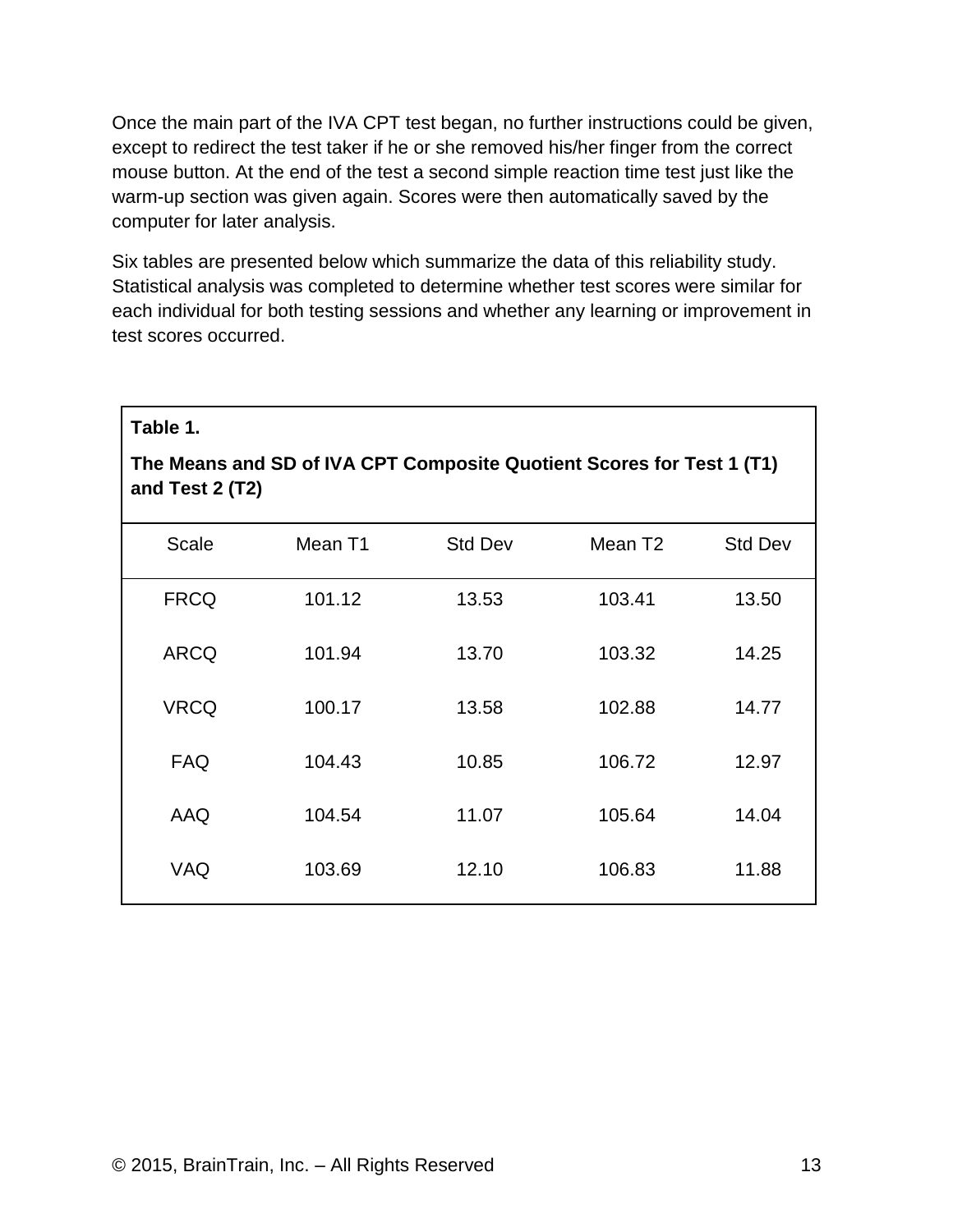| The Means and SD of the 22 IVA Raw Scale Scores for Test 1<br>(T1) and Test 2 (T2) |         |                |                     |                |
|------------------------------------------------------------------------------------|---------|----------------|---------------------|----------------|
| Scale                                                                              | Mean T1 | <b>Std Dev</b> | Mean T <sub>2</sub> | <b>Std Dev</b> |
| <b>HYP</b>                                                                         | 6.09    | 9.89           | 5.61                | 10.72          |
| <b>CMPA</b>                                                                        | 99.50   | 0.99           | 99.13               | 1.83           |
| <b>CMPV</b>                                                                        | 99.17   | 2.30           | 98.89               | 2.22           |
| <b>CONA</b>                                                                        | 72.17   | 7.41           | 71.27               | 7.10           |
| <b>CONV</b>                                                                        | 69.73   | 5.21           | 71.60               | 5.24           |
| <b>FOCA</b>                                                                        | 71.23   | 7.02           | 71.34               | 8.09           |
| <b>FOCV</b>                                                                        | 71.29   | 6.12           | 71.87               | 7.14           |
| <b>MNA</b>                                                                         | 479.16  | 106.02         | 460.59              | 113.40         |
| <b>MNV</b>                                                                         | 343.31  | 88.89          | 332.14              | 96.07          |
| PRA%                                                                               | 94.00   | 6.22           | 95.64               | 5.44           |
| PRV%                                                                               | 94.10   | 7.48           | 94.20               | 7.39           |
| <b>RFRA</b>                                                                        | 91.10   | 10.07          | 92.01               | 11.56          |
| <b>RFRV</b>                                                                        | 88.00   | 9.74           | 86.06               | 10.86          |
| <b>RVAC</b>                                                                        | 71.51   | 7.75           | 72.09               | 9.44           |
| <b>RWCA</b>                                                                        | 100.67  | 40.92          | 103.93              | 39.07          |
| <b>RWCV</b>                                                                        | 92.53   | 21.13          | 99.09               | 31.02          |
| <b>SMA</b>                                                                         | 177.96  | 85.41          | 164.23              | 83.46          |
| <b>SMV</b>                                                                         | 143.99  | 48.81          | 140.34              | 46.55          |
| <b>STMA</b>                                                                        | 94.04   | 9.30           | 95.19               | 9.47           |
| <b>STMV</b>                                                                        | 96.30   | 9.77           | 96.81               | 8.57           |
| VIA%                                                                               | 98.87   | 2.55           | 98.84               | 2.33           |
| VIV%                                                                               | 98.16   | 4.13           | 98.36               | 4.32           |

**Table 2.**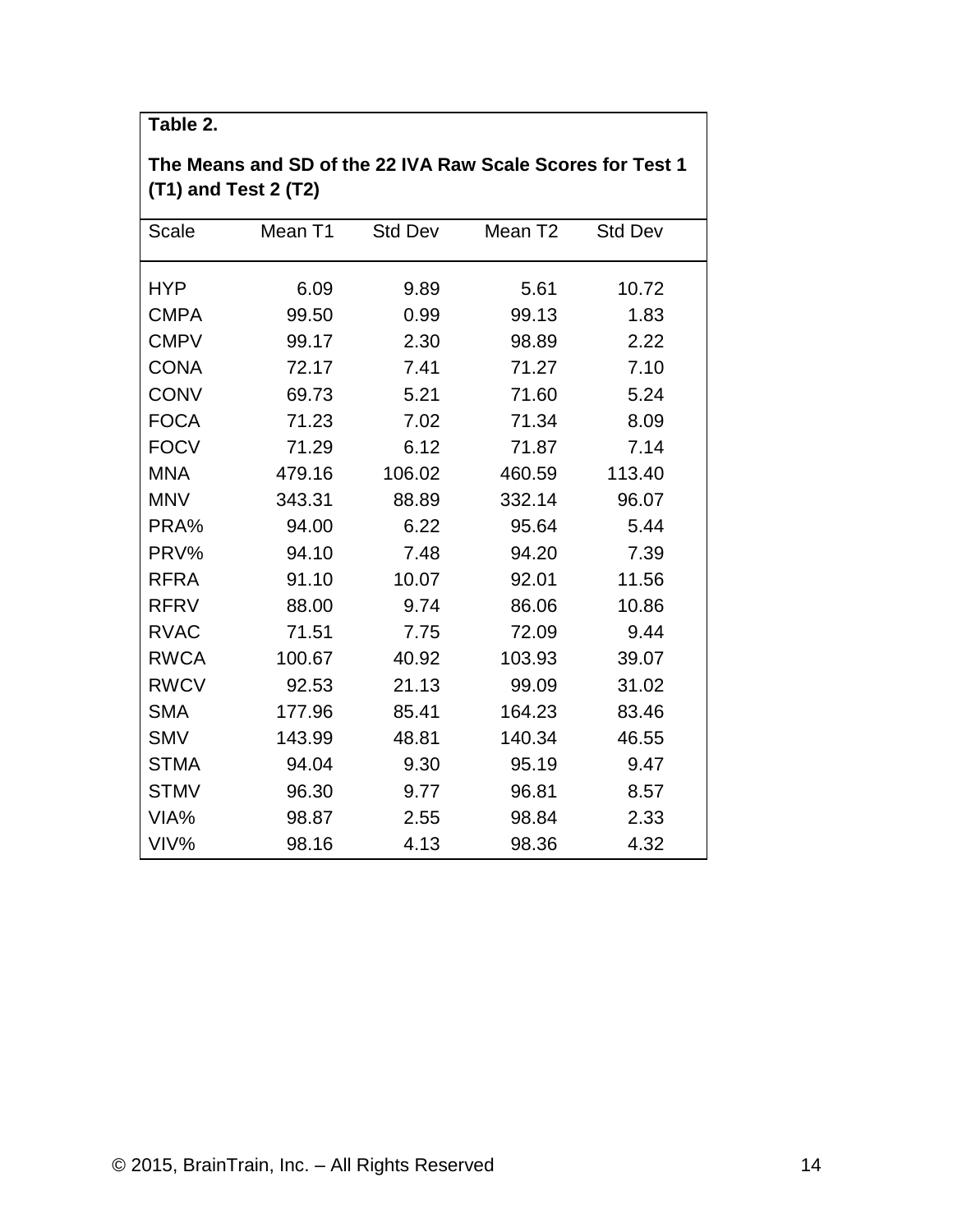# **Table 3.**

# **The Pearson** *r* **for the Test-Retest of the IVA CPT Composite Quotient Scores**

| Scale       | Correlation (r) | Sig. 2 tail |
|-------------|-----------------|-------------|
| <b>FRCQ</b> | 0.41            | p<.01       |
| <b>ARCQ</b> | 0.39            | p<.01       |
| <b>VRCQ</b> | 0.37            | p<.01       |
| <b>FAQ</b>  | 0.74            | p<.01       |
| AAQ         | 0.66            | p<.01       |
| VAQ         | 0.75            | p<.01       |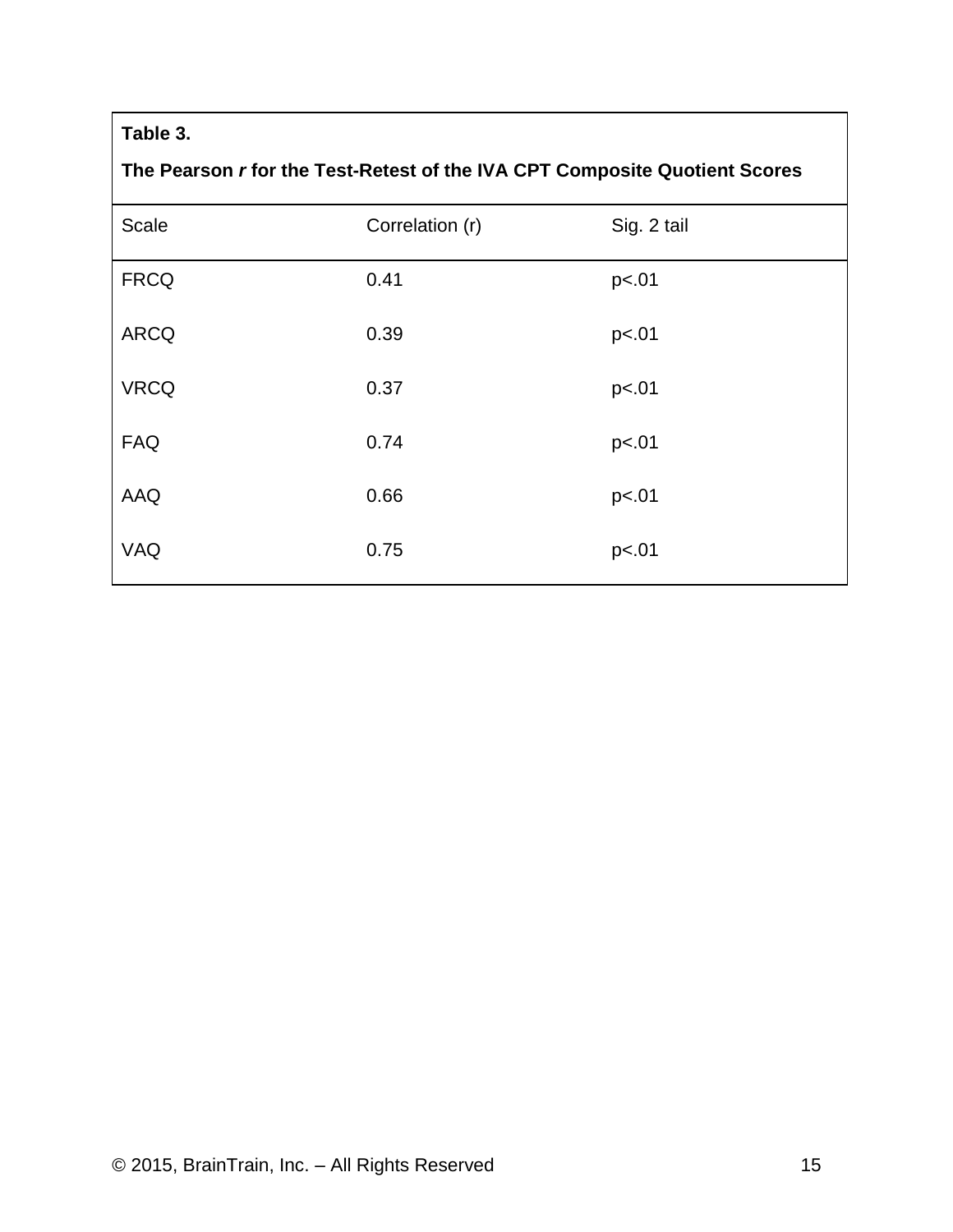# **Table 4.**

# **The Pearson** *r* **for the Test-Retest of the 22 IVA CPT Scale Raw Scores in Rank Order of Lowest to Highest Correlations**

| Scale       | Correlation (r) | Sig. 2 tail |
|-------------|-----------------|-------------|
| <b>RWCA</b> | 0.02            | n.s.        |
| <b>STMV</b> | 0.18            | n.s.        |
| <b>STMA</b> | 0.26            | p<.05       |
| VIA%        | 0.32            | p<.01       |
| <b>RWCV</b> | 0.34            | p<.01       |
| <b>RFRA</b> | 0.46            | p<.01       |
| <b>RFRV</b> | 0.47            | p<.01       |
| <b>CONV</b> | 0.52            | p<.01       |
| <b>SMA</b>  | 0.58            | p<.01       |
| PRV%        | 0.61            | p<.01       |
| PRA%        | 0.64            | p<.01       |
| <b>FOCV</b> | 0.65            | p<.01       |
| <b>FOCA</b> | 0.68            | p<.01       |
| <b>CONA</b> | 0.68            | p<.01       |
| <b>RVAC</b> | 0.69            | p<.01       |
| <b>CMPA</b> | 0.70            | p<.01       |
| <b>SMV</b>  | 0.70            | p<.01       |
| VIV%        | 0.71            | p<.01       |
| <b>HYP</b>  | 0.80            | p<.01       |
| <b>CMPV</b> | 0.80            | p<.01       |
| <b>MNA</b>  | 0.87            | p<.01       |
| <b>MNV</b>  | 0.88            | p<.01       |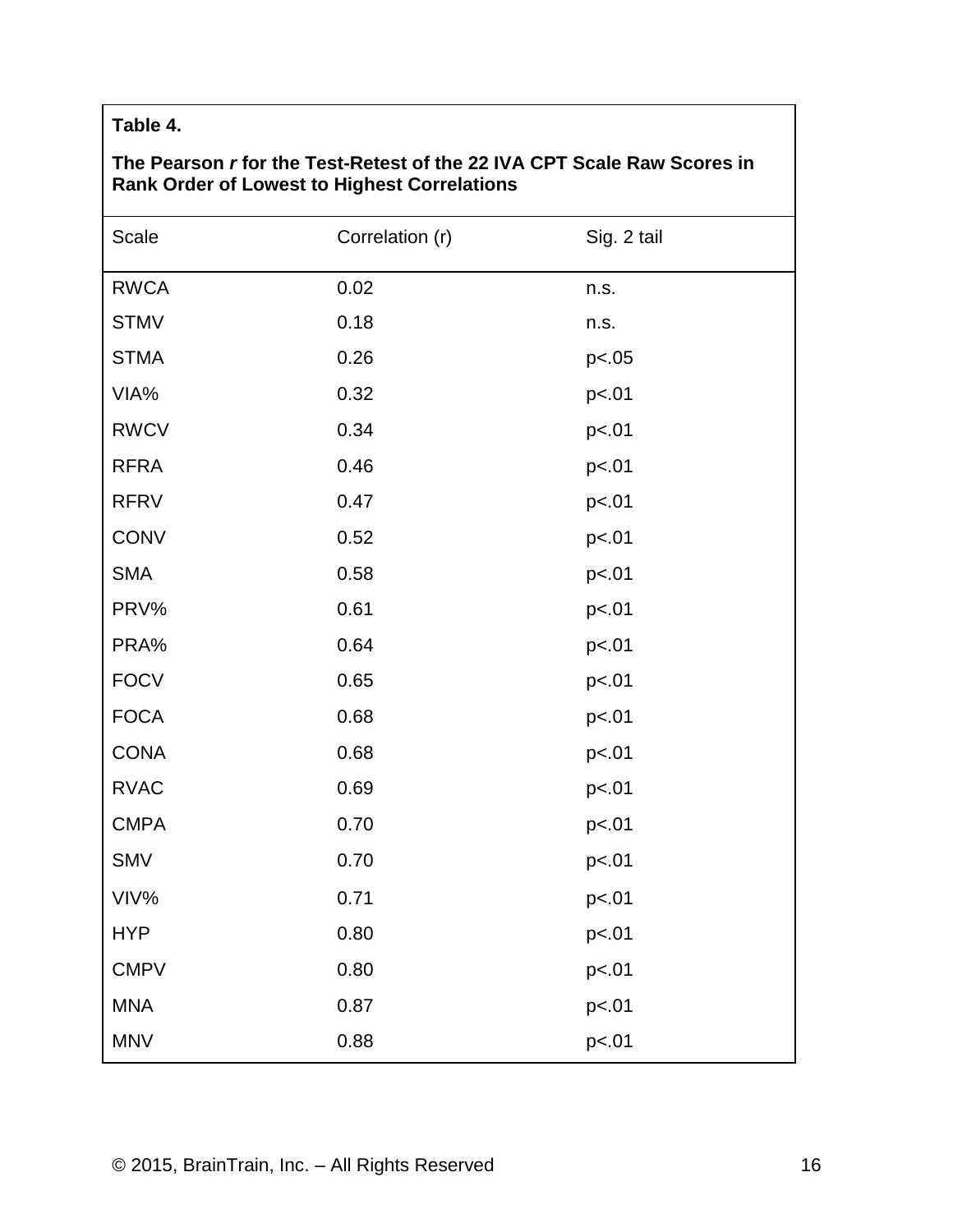| Table 5. |  |
|----------|--|
|----------|--|

# **The T-Test Probability and Percent Change for the Test-Retest of the IVA CPT Composite Quotient Scores**

| <b>Scale</b> | Diff $T2 - T1$ | Change % | Prob. |
|--------------|----------------|----------|-------|
|              |                |          |       |
| <b>FRCQ</b>  | 2.29           | 2.26%    | 0.195 |
| <b>ARCQ</b>  | 1.38           | 1.35%    | 0.456 |
| <b>VRCQ</b>  | 2.71           | 2.71%    | 0.159 |
| <b>FAQ</b>   | 2.29           | 2.19%    | 0.033 |
| AAQ          | 1.10           | 1.05%    | 0.391 |
| VAQ          | 3.14           | 3.03%    | 0.003 |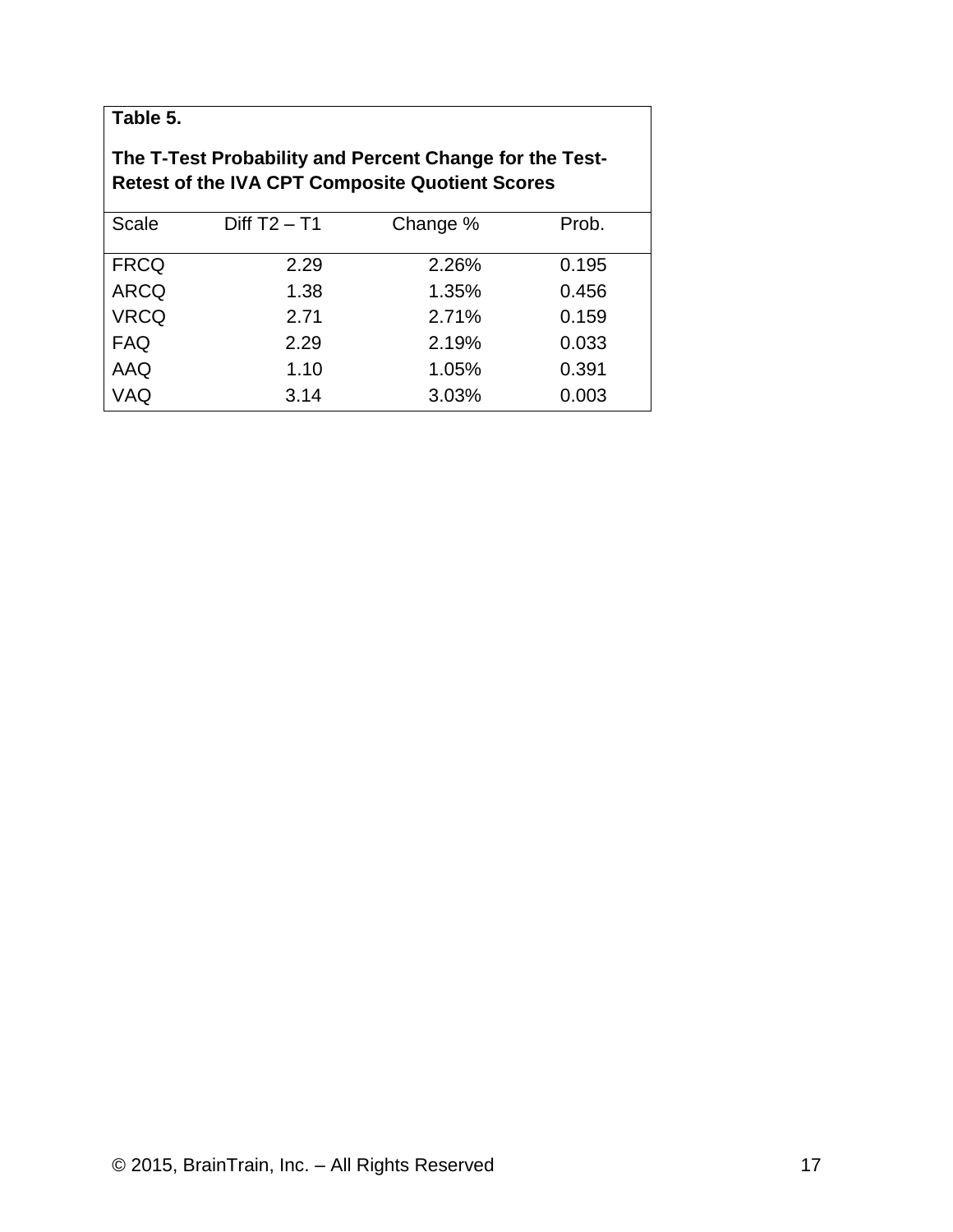| Table 6.                                                                                                                                                 |                |          |       |  |  |
|----------------------------------------------------------------------------------------------------------------------------------------------------------|----------------|----------|-------|--|--|
| The T-Test Probability and Percent Change for the Test-<br>Retest of the 22 IVA CPT Scale Raw Scores in Rank Order<br>of Lowest to Highest Probabilities |                |          |       |  |  |
| Scale                                                                                                                                                    | Diff $T2 - T1$ | Change % | Prob. |  |  |
| <b>CONV</b>                                                                                                                                              | 1.87           | 2.68%    | 0.003 |  |  |
| PRA%                                                                                                                                                     | 1.64           | 1.75%    | 0.008 |  |  |
| <b>MNA</b>                                                                                                                                               | $-18.57$       | $-3.88%$ | 0.008 |  |  |
| <b>CMPA</b>                                                                                                                                              | $-0.37$        | $-0.37%$ | 0.024 |  |  |
| <b>CONA</b>                                                                                                                                              | $-1.50$        | $-2.06%$ | 0.034 |  |  |
| <b>MNV</b>                                                                                                                                               | $-11.17$       | $-3.25%$ | 0.043 |  |  |
| <b>RWCV</b>                                                                                                                                              | 6.56           | 7.09%    | 0.083 |  |  |
| <b>CMPV</b>                                                                                                                                              | $-0.29$        | $-0.29%$ | 0.098 |  |  |
| <b>RFRV</b>                                                                                                                                              | $-1.94$        | $-2.21%$ | 0.131 |  |  |
| <b>SMA</b>                                                                                                                                               | $-13.73$       | $-7.71%$ | 0.143 |  |  |
| <b>FOCV</b>                                                                                                                                              | 0.59           | 0.82%    | 0.388 |  |  |
| <b>STMA</b>                                                                                                                                              | 1.14           | 1.22%    | 0.406 |  |  |
| <b>SMV</b>                                                                                                                                               | $-3.64$        | $-2.53%$ | 0.410 |  |  |
| <b>RVAC</b>                                                                                                                                              | 0.57           | 0.80%    | 0.492 |  |  |
| <b>RFRA</b>                                                                                                                                              | 0.91           | 1.00%    | 0.500 |  |  |
| <b>HYP</b>                                                                                                                                               | $-0.47$        | $-7.75%$ | 0.550 |  |  |
| VIV%                                                                                                                                                     | 0.20           | 0.20%    | 0.608 |  |  |
| <b>RWCA</b>                                                                                                                                              | 3.26           | 3.24%    | 0.636 |  |  |
| <b>STMV</b>                                                                                                                                              | 0.51           | 0.53%    | 0.716 |  |  |
| <b>FOCA</b>                                                                                                                                              | 0.11           | 0.16%    | 0.877 |  |  |
| PRV%                                                                                                                                                     | 0.10           | 0.11%    | 0.898 |  |  |
| VIA%                                                                                                                                                     | $-0.03$        | $-0.03%$ | 0.933 |  |  |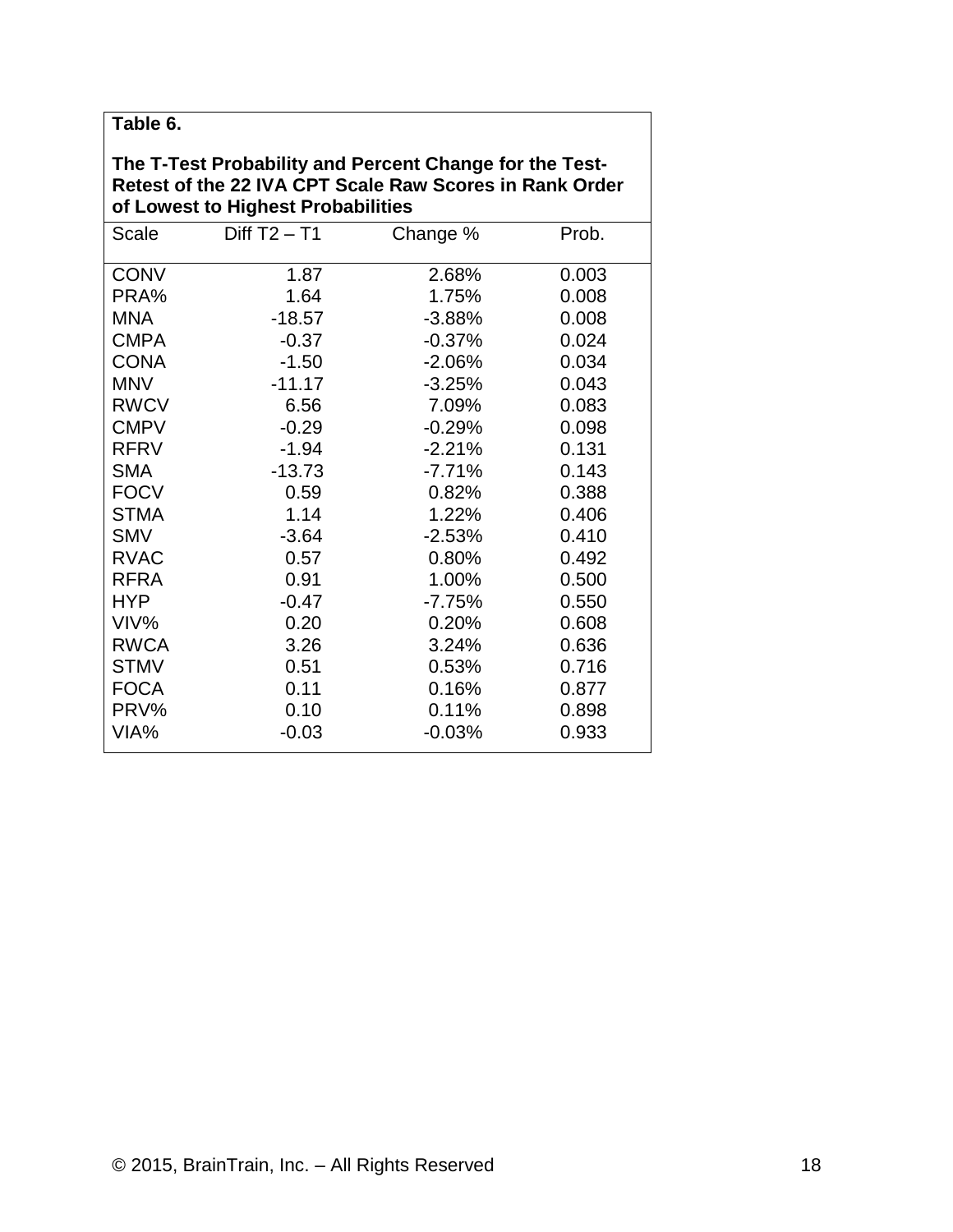The first way to assess test reliability is to determine if the test scores significantly change when the same person is re-tested. The IVA CPT Reliability study shows very small practice effects for the subjects who completed the IVA CPT on two separate occasions. Only the Full Scale and Visual Attention quotient scores significantly changed (p<.03 and p<.003, respectively). The other four global scales showed no significant practice effect change. It needs to be noted that the Full Scale Attention (FAQ) quotient score improved by a mean of 2 points and the improvement for the Visual Attention (VAQ) quotient was 3 points on average. This increase of between two to three quotient points is the same practice effect reported in various studies for the WISC-III Verbal IQ test scores. The WISC-III Performance IQ test scores had a much greater practice effect of 11-13 points. Thus, the IVA CPT quotient scores showed very little change on the second test administration and the change observed was less than what has been observed in re-testing of IQ.

A second way to analyze a test's reliability is to examine the scale score correlations between the two test administrations. All of the correlations between the two IVA CPT test administrations were significant for the Global scales and for all except one of the key primary scales. These correlations were rated as Strong for the Global Attention scales FAQ, AAQ and VAQ (.66 to .75) and mild to moderate for the Response control scales (.37 to .41). Almost all of the main key primary scales had strong correlations (.52 to .88), but the two Stamina scales both had weak correlations (.18 to .26). On the second test administration the subjects probably lost interest in maintaining their effort and were slower in their reaction time as the test proceeded. It was the Stamina scale that loads on the Global Response Control scales and accounts for being lower. Thus, the scale quotient score changes and the overall correlation test re-test findings support that the IVA CPT has good test reliability.

All IVA CPT composite quotient scores showed significant correlations for test-retest scores, demonstrating the stability of this test over time. The correlations ranged from .37 to .75. The response control quotients had correlations which showed a moderately strong positive relationship and the attention quotient score correlations demonstrated very strong positive relationships. Given that the scores for many of the IVA CPT primary scales for this "normal" population showed very low error rates (1% to 6%), the relatively high correlations obtained further reflect the stability of the IVA CPT test. The analysis of the 22 IVA CPT scale raw scores found 20 scales had significant positive relationships and 18 out of these 20 correlations showed a moderately strong to very strong relationship (.46 to .88). Thus, the IVA CPT was found to be a significantly stable measure of performance in many ways both globally and in terms of specific scales.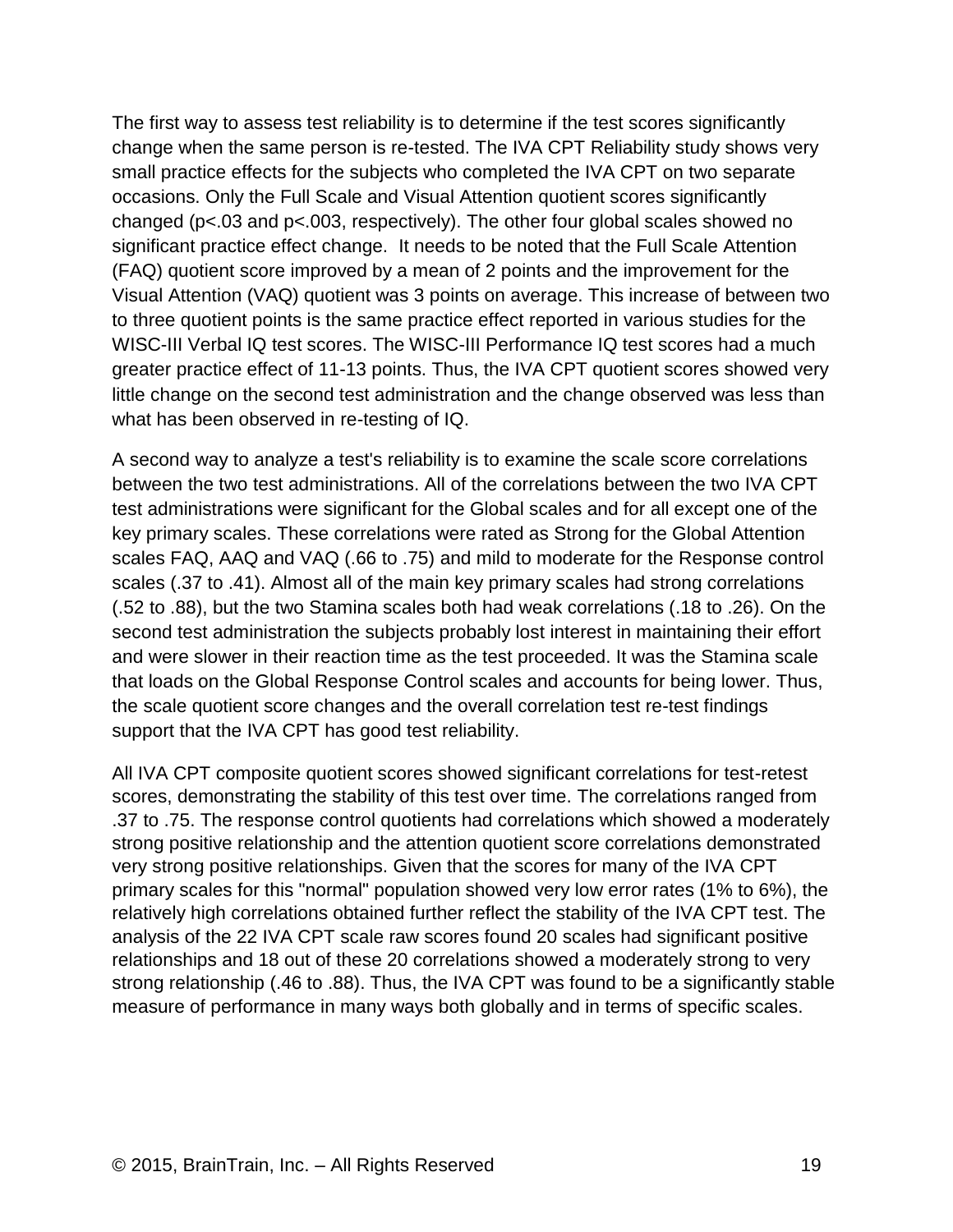The overall changes in quotient scores were very small ranging from 1.05% to 3.03%. Nonetheless, a statistically significant (*p*<.01) improvement of 3.03% in the Visual Attention Quotient (VAQ) was found. The VAQ increased from 103.7 to 106.8. Examination of the sub-scales which load on the VAQ showed that a small improvement in visual reaction time (3.25%) occurred which led to the increase. No other quotient scores showed significant learning effects. Very small, but statistically significant improvements (*p*<.01) were found for 3 of the 22 raw score scales. These increases showed very small changes in the Mean Auditory (MNA) reaction time (-3.88%), Prudence Auditory (PRA%) response inhibition (1.75%) and in the Consistency of Visual (CONV) reaction times (2.68%). Given that these changes in scores were very small and relatively few, it is concluded that almost all individuals who are motivated to perform well and whose mental and psychological states have not changed as a result of factors recognized to affect concentration, attention and response inhibition (e.g., fatigue, illness, stress, etc.) will not show any substantial practice or learning effects on repeated administrations of IVA CPT. Thus, changes which occur in IVA CPT scores over time can reliably be interpreted to reflect possible medication, treatment or environmental effects.

Further in-depth analysis found evidence that individual scales related to stamina (STMV and STMA) and persistence (RWCV and RWCA) were the least reliable. Stamina reflects a change in discriminatory reaction time speed over the test and persistence involved a comparison of simple reaction time speed measured before and after the main IVA CPT test. These scales can be interpreted as reflecting an individual test taker's state. When a person is tired or poorly motivated these scale scores may reflect this state and vice-versa. From the opposite perspective (i.e., traits), the mean speed of discriminatory reaction time for both visual and auditory correct responses (MNV and MNA) were the two most stable measures identified. Discriminatory reaction time may reflect a stable characteristic for most individuals without attention problems, possibly related to innate mental processing speed.

Thus, IVA CPT offers the possibility to assess both state and trait characteristics based on the comprehensiveness of its scale analysis. In other words, this feature of IVA CPT makes it a sensitive test of both motivation and ability.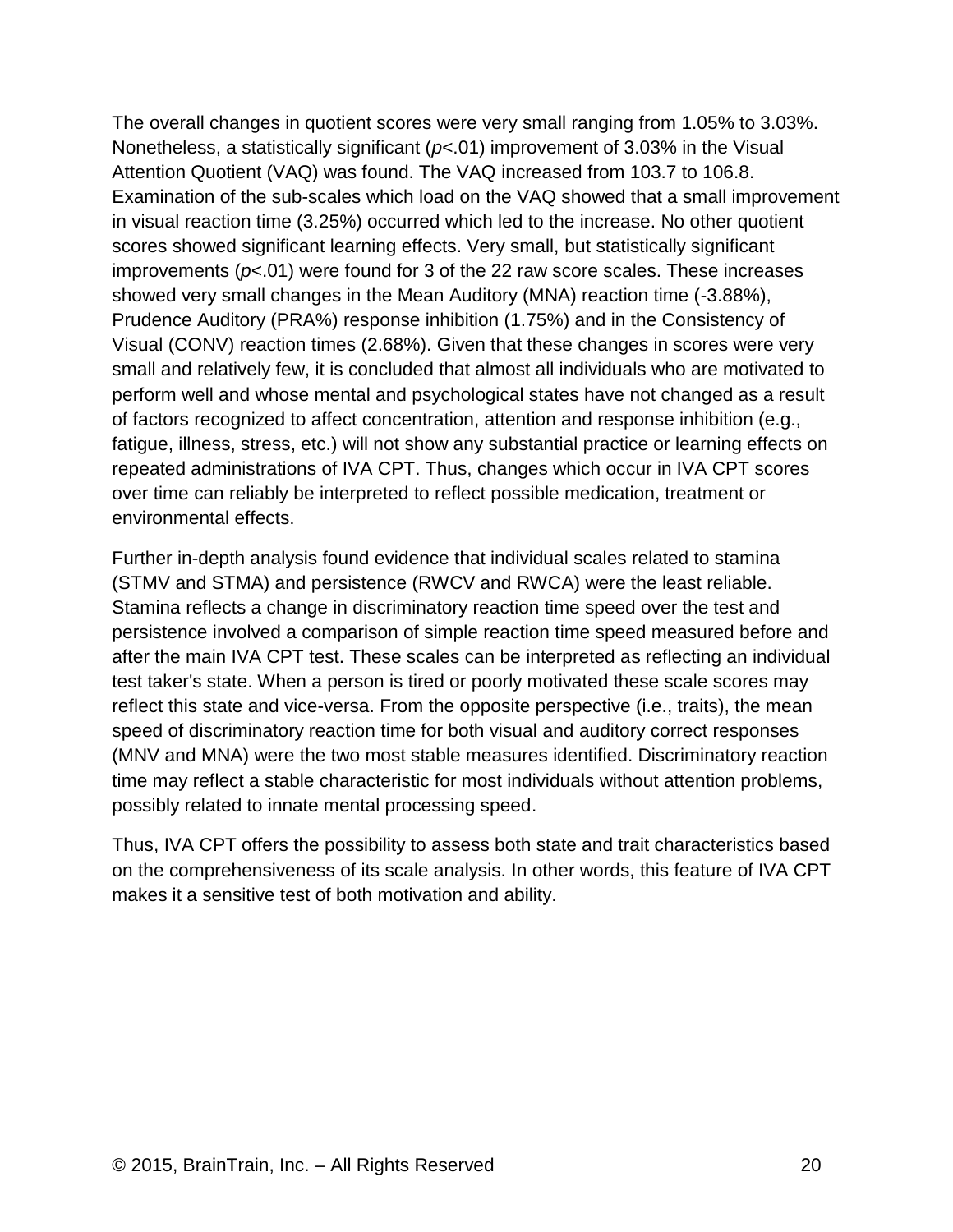#### Normative Database Study

Computerized Continuous Performance Tests (CPTs) in the past have typically presented visual stimuli, making the assumption that tests in only one sensory modality can adequately detect the problems of general attentional and inhibitory control processes. The implied assumption of visual only CPTs is that there are no significant differences between visual and auditory modalities. Recent research by Taylor (1994) found that, in a normal college population, significantly more errors of commission occurred in a non-computerized auditory CPT as compared to a visual CPT task. The recent development of multi-media computers now makes it possible to comprehensively assess auditory as well as visual processes with a computerized CPT, in order to replicate and extend this finding. Thus, this study's major purpose was to clarify the possible need and value for including both visual and auditory sensory modalities in CPT evaluations.

Similarities and differences of performance on an auditory and visual CPT for different age and sex groups were also explored in this normative study. Sex and age group differences would support the need for normative groups to be provided by appropriate age and sex groups for accurate clinical interpretation. Consequently, a secondary purpose of this research was to evaluate the normative data collected with the Integrated Visual and Auditory (IVA) CPT to determine what possible age and sex differences exist.

The normative database used in this study consists of 487 individuals (210 males and 277 females) ranging in age from five to 90 years. The current normative database was updated to 1700 individuals in December, 1999, but was not used in this study. These volunteers were without identified neurological, current psychological, learning, and attentional or self-control problems.

A standardized procedure was utilized in administering the IVA CPT, as described in its manual. Once the main part of the IVA CPT test began, no further instructions could be given, except to redirect the test taker if he or she removed his/her finger from the correct mouse button. At the end of the test, a second simple reaction time test just like the warm-up section was given again. Scores were then automatically saved by the computer for later analysis.

Auditory and visual performance was found to be highly correlated (p < .001) for each of the six primary scales. Thus, subjects who performed well in one sensory modality tended to perform well in the other modality. The correlations for the six primary scales ranged from .53 to .86; demonstrating moderate to very strong relationships.

Errors of commission and omission were not found to be randomly distributed. Errors of commission for both auditory and visual modalities occurred significantly more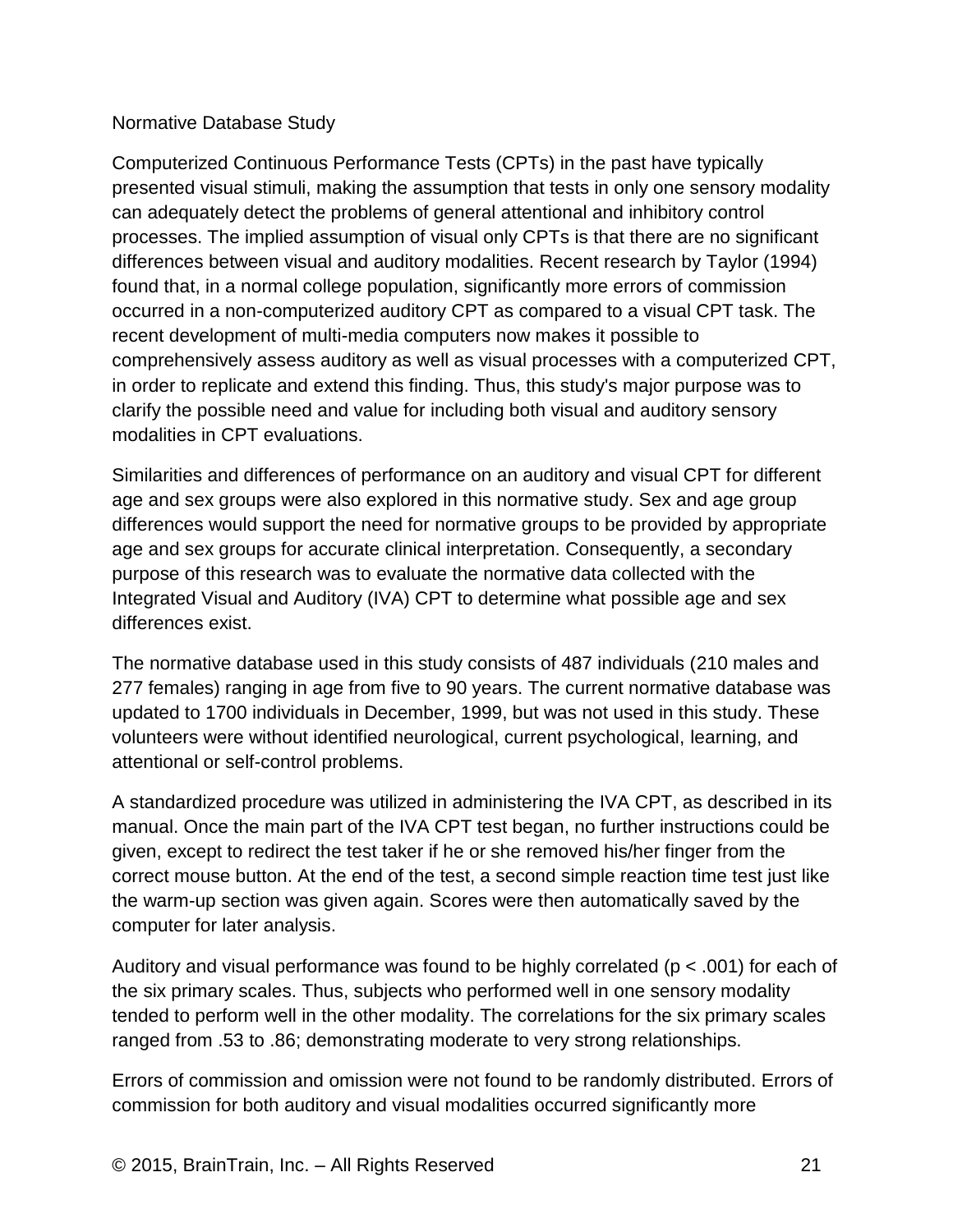frequently (p <.001) when the targets ("**1**"s) were common and the subject had to inhibit his responses to the infrequent, interspersed non-targets ("**2**"s). Likewise, errors of omission for both visual and auditory modalities were observed to be significantly (p < .001) more when the non-targets ("**2**"s) were common and the subject had to respond to the infrequent, interspersed targets ("**1**"s).

Significant gender differences were found on two scales. Mean male reaction times for correct responses were 23 milliseconds faster than females ( $p < .02$ ). Females showed significantly fewer errors of commission (3% less) than males ( $p < .001$ ).

Mean reaction time for correct responses (i.e., the Speed scale) by age generally followed a U-shaped curve. A rapid improvement (i.e., reduction in reaction time) was observed between the ages of 5 and 7, indicating that the test task is quite demanding for younger children. The ability to switch attention between two sensory modalities may be a developmental milestone. A more gradual reduction in reaction time followed for children eight to twelve years old, reaching optimum performance in the mid-teen to young adult years (perhaps not coincidentally the age when driver permits are issued). Reaction time was fairly stable through middle age and then began to slow down slightly from the age of 45 on.

Four of the primary scales were discovered to show differences between the two sensory modalities. These test findings are listed below:

- The scores on the Prudence scale showed that auditory errors of commission (Mean = 7.9%) were found to be significantly ( $p < .01$ ) more frequent than corresponding visual commission errors (Mean = 6.9%).
- Scores on the Vigilance scale demonstrated that visual errors of omission (Mean =  $5.8\%$ ) had a significantly higher rate of occurrence ( $p < .01$ ) than auditory errors of omission (Mean = 2.9%).
- Stamina scale scores indicated that the auditory processing showed more mental fatigue, as the speed of reaction time significantly ( $p < .001$ ) decreased more for auditory trials (Mean  $= 6.2\%$ ) than for visual trials (Mean = 2.8%) over the course of the test.
- Based on the Consistency scale, the visual reaction times (Mean Consistency = 69.3%) were found to be significantly ( $p < .001$ ) more variable than auditory reaction times (Mean Consistency = 70.9%).

The high significant correlations found between all auditory and visual scales suggested that there is an underlying attentional ability which generalizes to both modalities.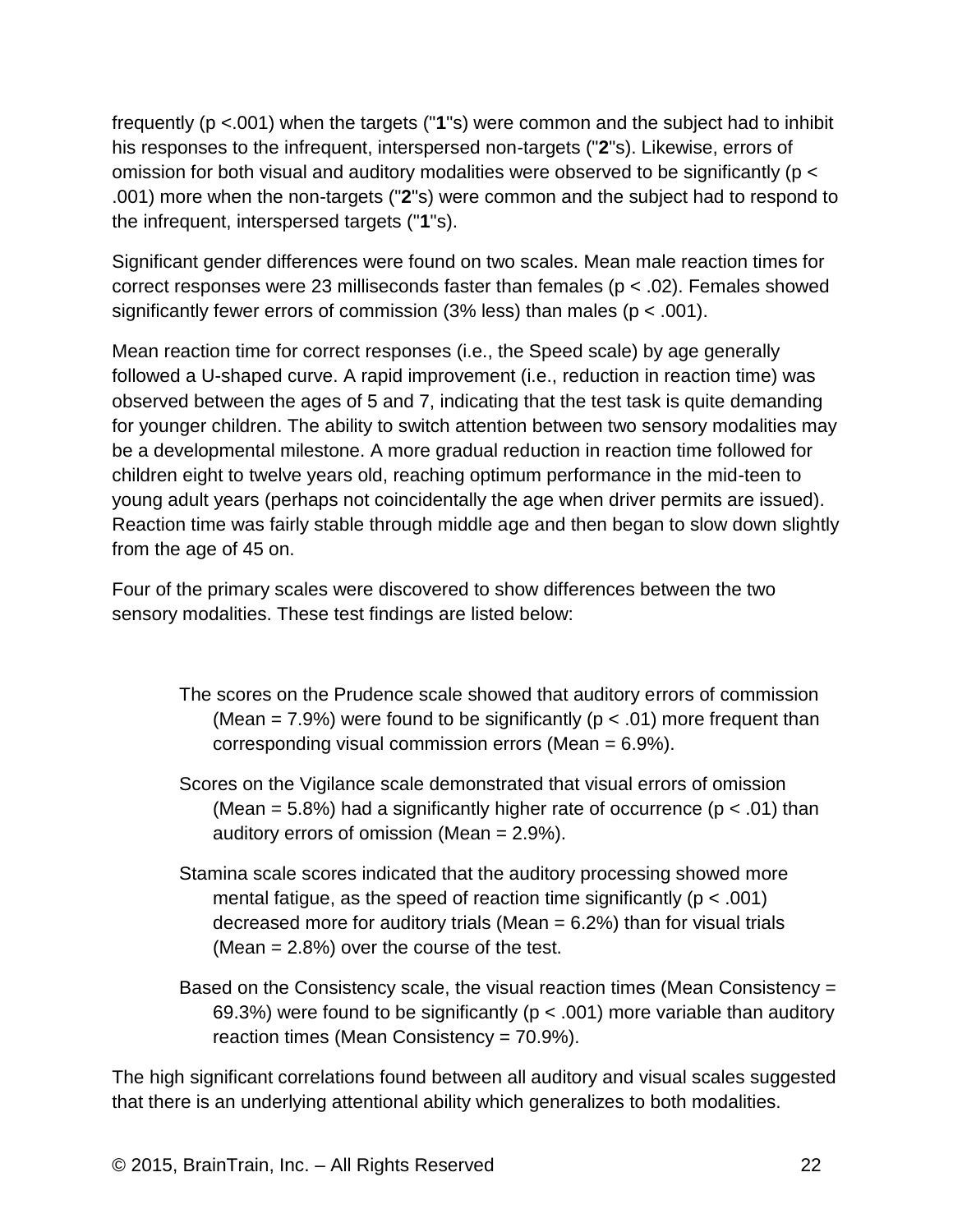However, given that these correlations were not perfect, some individuals may be relatively dominant in one or the other modality. In other words, some people are likely to have strengths or weaknesses in either visual or auditory modalities.

The results of this study confirmed the theoretical basis of the IVA CPT test design. During the trials when the "**1**"s were more frequent, commission errors occurred much more frequently for both sensory modalities. Likewise, when "**2**"s were more frequent, errors of omission were more prevalent.

Several significant differences for auditory and visual attention processing by age and sex were found using the IVA CPT. While males had faster reaction times than females, females made fewer impulsive errors. These two factors can make mutually exclusive demands; in other words, it may be difficult to be both quick and accurate. This finding may be related to nature and nurture issues; requiring further research. While this study does not clarify the causes of this difference in the sexes, it does suggest that males in this CPT were more predisposed than females to react more quickly and, thus, made more impulsivity errors.

The reaction time findings related to age suggested that there may be attentional developmental milestones in terms of speed of mental processing which can be measured quantitatively. Based on this reasoning, it may be useful to consider various factors of attention (i.e., being vigilant, focused and quick to respond) and response control (i.e., inhibiting impulsive erroneous responses, being consistent and maintaining response speed) in helping to understand and measure the maturity of mental development. Research examining the correlation of IVA CPT scales, general intelligence, academic achievement and behavioral problems may also prove valuable in increasing our understanding of the human mind's abilities and disabilities.

In general, these results found a normal population to be more aurally impulsive and visually inattentive within the IVA CPT paradigm. This finding suggests that people may exhibit more of a startle response to auditory stimuli, which possibly then evokes a reflex reaction, even when it is inappropriate. It also appears that inattention errors to visual stimuli may be higher than auditory stimuli due to the necessity to maintain almost constant visual focus on the computer screen in order to avoid missing a target and because visual stimuli are presented for about one third of the time of auditory stimuli. These characteristics of the visual stimuli in IVA CPT may also account for the greater variability in visual reaction time found in comparison to auditory responses. Auditory processing reaction time was observed to fatigue more than visual responses during this short test.